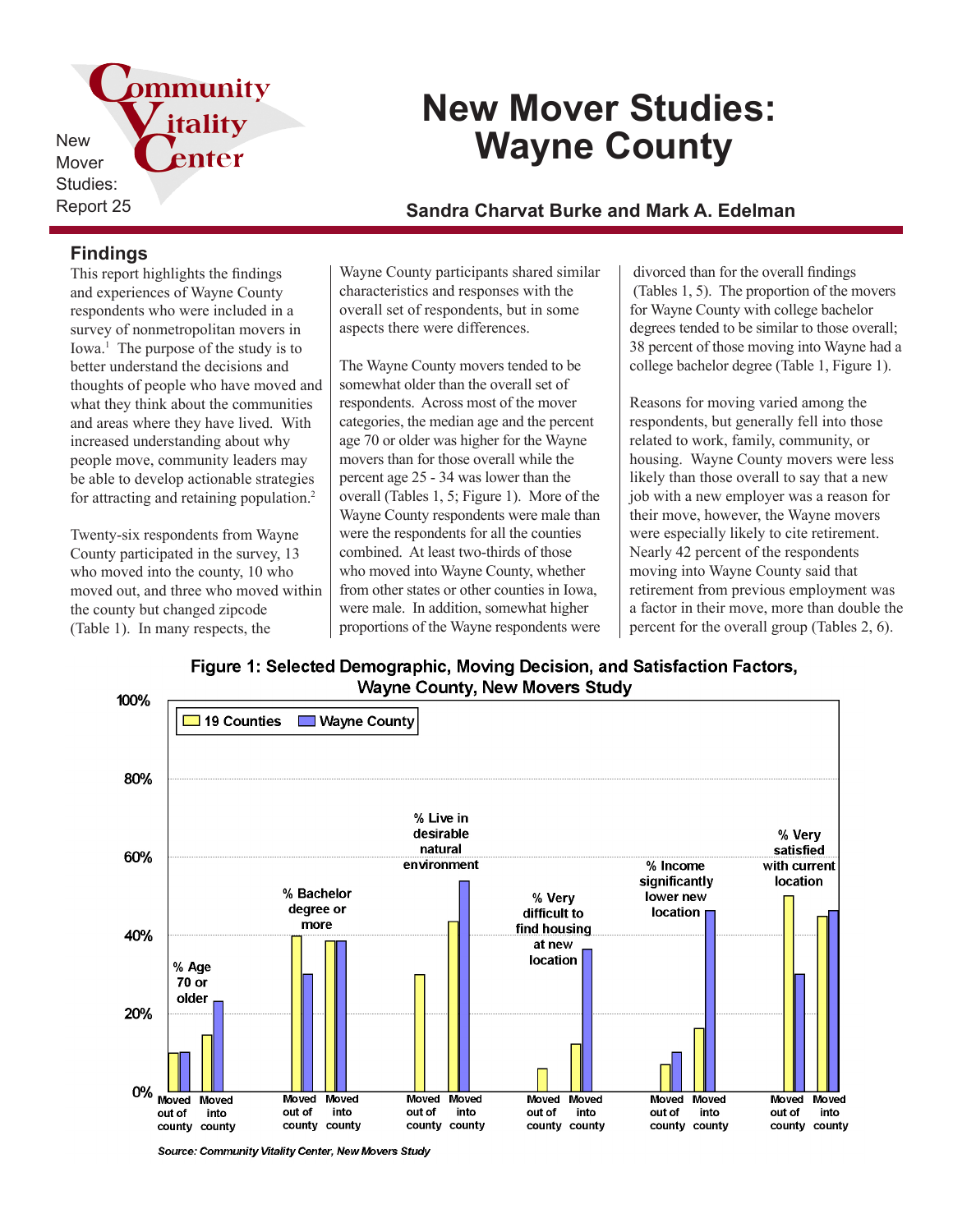| 28.6<br>28.6<br>$\%$<br>0.0<br>28.6<br>$\%$<br>0.0<br>28.6<br>0.0<br>$\overline{4}$<br>$\%$<br>0.0<br>14.3<br>42.9<br>28.6<br>42.9<br>14.3<br>21.4<br>$\overline{7}$ .<br>57.1<br>Another<br>In From<br>State<br>*Information suppressed, fewer than 4 respondents. <sup>1</sup> Number of reasons exceeds number of respondents because some respondents gave more than one reason<br>$\frac{5}{6}$<br>$\ast$<br>$\%$<br>$\ast$<br>∗<br>$\%$<br>$\%$<br>$\ast$<br>∗<br>$\ast$<br>$\ast$<br>$\%$<br>$\ast$<br>$\ast$<br>$\ast$<br>$\ast$<br>$\mathbf 2$<br>$\ast$<br>$\ast$<br>$\mathbf{\sim}$<br>$\ast$<br>∗<br>$\ast$<br>$\ast$<br>$\ast$<br>∗<br>Another<br>Out To<br><b>State</b><br>$\circ$<br>$\%$<br>45.0<br>$\%$<br>0.0<br>$\%$<br>$\%$<br>0.0<br>45.5<br>$\%$<br>$\overline{0}$ .<br>50.0<br>16.7<br>66.7<br>33.3<br>16.7<br>33.3<br>36.4<br>33.3<br>16.7<br>33.3<br>16.7<br>$\equiv$<br>0.0<br>Different<br>$\overline{9}$ .<br>$\overline{9}$ .<br>In From<br>County<br>Iowa<br>$\%$<br>$\%$<br>${}^{\circ}$<br>$\%$<br>$\%$<br>50.0<br>50.0<br>12.5<br>25.0<br>0.0<br>0.0<br>25.0<br>$\%$<br>55.5<br>12.5<br>12.5<br>50.0<br>12.5<br>37.5<br>37.5<br>36.4<br>36.4<br>$\equiv$<br>9.1<br>$\overline{5}$<br>$\overline{9}$ .<br>Different<br>Out To<br>County<br>Iowa<br>$\frac{5}{6}$<br>$\ast$<br>$\%$<br>$\frac{5}{6}$<br>$\%$<br>$\ast$<br>$\ast$<br>$\ast$<br>$\frac{5}{6}$<br>$\ast$<br>$\ast$<br>∗<br>∗<br>$\ast$<br>∗<br>$\ast$<br>$\ast$<br>∗<br>4<br>$\ast$<br>∗<br>3<br>∗<br>∗<br>∗<br>∗<br>Different<br>Zipcode<br>County,<br>Within<br>51.0<br>$\%$<br>$\%$<br>$\overline{0.0}$<br>$\overline{19}$<br>$\%$<br>$\%$<br>$\%$<br>0.0<br>53.8<br>30.8<br>47.4<br>10.5<br>13<br>69.2<br>30.8<br>30.8<br>15.4<br>7.7<br>38.5<br>7.7<br>23.1<br>$\overline{0.0}$<br>21.1<br>21.1<br>23.1<br>Moved<br>County<br>Into<br>53.0<br>$\%$<br>$\%$<br>$\%$<br>$\%$<br>$\%$<br>$\overline{10}$<br>10.0<br>$10.0\,$<br>60.0<br>40.0<br>60.0<br>10.0<br>20.0<br>$\overline{0.0}$<br>40.0<br>0.0<br>30.0<br>13<br>46.2<br>30.8<br>10.0<br>30.0<br>7.7<br>7.7<br>7.7<br>Out Of<br>County<br>Moved<br>$\delta$<br>$\frac{5}{6}$<br>$\%$<br>$\%$<br>$\%$<br>$40.5$<br>16.2<br>51.5<br>61.5<br>℅<br>53.8<br>0.0<br>34.6<br>26.9<br>30.8<br>37<br>$16.2$<br>$24.3$<br>$2.7$<br>11.5<br>19.2<br>38.5<br>19.2<br>$7.7\,$<br>7.7<br>Total<br>% Some college or vocational training<br>Work, income, education, retirement<br>% High school graduate or equivalent<br>Highest level of education completed<br>% Less than high school graduate<br>Community, services, amenities<br>Most important reason for moving<br>% Bachelor degree or more<br>% Divorced or separated<br>Family, friends, health<br>Number of respondents<br>Selected age categories<br>% Associate degree<br>Number of reasons <sup>1</sup><br>Median age in years<br>% Age 70 or older<br>% Never married<br>% Age $25 - 34$<br>Type of reason<br>Marital status<br>$%$ Widowed<br>% Married<br>% Female<br>Housing<br>% Male<br>Other<br>Gender |  |  | Type and Direction of Move |  |                |
|-----------------------------------------------------------------------------------------------------------------------------------------------------------------------------------------------------------------------------------------------------------------------------------------------------------------------------------------------------------------------------------------------------------------------------------------------------------------------------------------------------------------------------------------------------------------------------------------------------------------------------------------------------------------------------------------------------------------------------------------------------------------------------------------------------------------------------------------------------------------------------------------------------------------------------------------------------------------------------------------------------------------------------------------------------------------------------------------------------------------------------------------------------------------------------------------------------------------------------------------------------------------------------------------------------------------------------------------------------------------------------------------------------------------------------------------------------------------------------------------------------------------------------------------------------------------------------------------------------------------------------------------------------------------------------------------------------------------------------------------------------------------------------------------------------------------------------------------------------------------------------------------------------------------------------------------------------------------------------------------------------------------------------------------------------------------------------------------------------------------------------------------------------------------------------------------------------------------------------------------------------------------------------------------------------------------------------------------------------------------------------------------------------------------------------------------------------------------------------------------------------------------------------------------------------------------------------------------------------------------------------------------------------------------------------------------------------------------------------------------------------------------------------------------------------------------------------------------------------------------------------------------------------------------------------------------------------------------------------------------------------------------------|--|--|----------------------------|--|----------------|
|                                                                                                                                                                                                                                                                                                                                                                                                                                                                                                                                                                                                                                                                                                                                                                                                                                                                                                                                                                                                                                                                                                                                                                                                                                                                                                                                                                                                                                                                                                                                                                                                                                                                                                                                                                                                                                                                                                                                                                                                                                                                                                                                                                                                                                                                                                                                                                                                                                                                                                                                                                                                                                                                                                                                                                                                                                                                                                                                                                                                                       |  |  |                            |  |                |
|                                                                                                                                                                                                                                                                                                                                                                                                                                                                                                                                                                                                                                                                                                                                                                                                                                                                                                                                                                                                                                                                                                                                                                                                                                                                                                                                                                                                                                                                                                                                                                                                                                                                                                                                                                                                                                                                                                                                                                                                                                                                                                                                                                                                                                                                                                                                                                                                                                                                                                                                                                                                                                                                                                                                                                                                                                                                                                                                                                                                                       |  |  |                            |  | $\overline{ }$ |
|                                                                                                                                                                                                                                                                                                                                                                                                                                                                                                                                                                                                                                                                                                                                                                                                                                                                                                                                                                                                                                                                                                                                                                                                                                                                                                                                                                                                                                                                                                                                                                                                                                                                                                                                                                                                                                                                                                                                                                                                                                                                                                                                                                                                                                                                                                                                                                                                                                                                                                                                                                                                                                                                                                                                                                                                                                                                                                                                                                                                                       |  |  |                            |  | 57.0           |
|                                                                                                                                                                                                                                                                                                                                                                                                                                                                                                                                                                                                                                                                                                                                                                                                                                                                                                                                                                                                                                                                                                                                                                                                                                                                                                                                                                                                                                                                                                                                                                                                                                                                                                                                                                                                                                                                                                                                                                                                                                                                                                                                                                                                                                                                                                                                                                                                                                                                                                                                                                                                                                                                                                                                                                                                                                                                                                                                                                                                                       |  |  |                            |  | $\%$           |
|                                                                                                                                                                                                                                                                                                                                                                                                                                                                                                                                                                                                                                                                                                                                                                                                                                                                                                                                                                                                                                                                                                                                                                                                                                                                                                                                                                                                                                                                                                                                                                                                                                                                                                                                                                                                                                                                                                                                                                                                                                                                                                                                                                                                                                                                                                                                                                                                                                                                                                                                                                                                                                                                                                                                                                                                                                                                                                                                                                                                                       |  |  |                            |  |                |
|                                                                                                                                                                                                                                                                                                                                                                                                                                                                                                                                                                                                                                                                                                                                                                                                                                                                                                                                                                                                                                                                                                                                                                                                                                                                                                                                                                                                                                                                                                                                                                                                                                                                                                                                                                                                                                                                                                                                                                                                                                                                                                                                                                                                                                                                                                                                                                                                                                                                                                                                                                                                                                                                                                                                                                                                                                                                                                                                                                                                                       |  |  |                            |  | 28.6           |
|                                                                                                                                                                                                                                                                                                                                                                                                                                                                                                                                                                                                                                                                                                                                                                                                                                                                                                                                                                                                                                                                                                                                                                                                                                                                                                                                                                                                                                                                                                                                                                                                                                                                                                                                                                                                                                                                                                                                                                                                                                                                                                                                                                                                                                                                                                                                                                                                                                                                                                                                                                                                                                                                                                                                                                                                                                                                                                                                                                                                                       |  |  |                            |  | $\%$           |
|                                                                                                                                                                                                                                                                                                                                                                                                                                                                                                                                                                                                                                                                                                                                                                                                                                                                                                                                                                                                                                                                                                                                                                                                                                                                                                                                                                                                                                                                                                                                                                                                                                                                                                                                                                                                                                                                                                                                                                                                                                                                                                                                                                                                                                                                                                                                                                                                                                                                                                                                                                                                                                                                                                                                                                                                                                                                                                                                                                                                                       |  |  |                            |  | 71.4           |
|                                                                                                                                                                                                                                                                                                                                                                                                                                                                                                                                                                                                                                                                                                                                                                                                                                                                                                                                                                                                                                                                                                                                                                                                                                                                                                                                                                                                                                                                                                                                                                                                                                                                                                                                                                                                                                                                                                                                                                                                                                                                                                                                                                                                                                                                                                                                                                                                                                                                                                                                                                                                                                                                                                                                                                                                                                                                                                                                                                                                                       |  |  |                            |  |                |
|                                                                                                                                                                                                                                                                                                                                                                                                                                                                                                                                                                                                                                                                                                                                                                                                                                                                                                                                                                                                                                                                                                                                                                                                                                                                                                                                                                                                                                                                                                                                                                                                                                                                                                                                                                                                                                                                                                                                                                                                                                                                                                                                                                                                                                                                                                                                                                                                                                                                                                                                                                                                                                                                                                                                                                                                                                                                                                                                                                                                                       |  |  |                            |  |                |
|                                                                                                                                                                                                                                                                                                                                                                                                                                                                                                                                                                                                                                                                                                                                                                                                                                                                                                                                                                                                                                                                                                                                                                                                                                                                                                                                                                                                                                                                                                                                                                                                                                                                                                                                                                                                                                                                                                                                                                                                                                                                                                                                                                                                                                                                                                                                                                                                                                                                                                                                                                                                                                                                                                                                                                                                                                                                                                                                                                                                                       |  |  |                            |  |                |
|                                                                                                                                                                                                                                                                                                                                                                                                                                                                                                                                                                                                                                                                                                                                                                                                                                                                                                                                                                                                                                                                                                                                                                                                                                                                                                                                                                                                                                                                                                                                                                                                                                                                                                                                                                                                                                                                                                                                                                                                                                                                                                                                                                                                                                                                                                                                                                                                                                                                                                                                                                                                                                                                                                                                                                                                                                                                                                                                                                                                                       |  |  |                            |  |                |
|                                                                                                                                                                                                                                                                                                                                                                                                                                                                                                                                                                                                                                                                                                                                                                                                                                                                                                                                                                                                                                                                                                                                                                                                                                                                                                                                                                                                                                                                                                                                                                                                                                                                                                                                                                                                                                                                                                                                                                                                                                                                                                                                                                                                                                                                                                                                                                                                                                                                                                                                                                                                                                                                                                                                                                                                                                                                                                                                                                                                                       |  |  |                            |  |                |
|                                                                                                                                                                                                                                                                                                                                                                                                                                                                                                                                                                                                                                                                                                                                                                                                                                                                                                                                                                                                                                                                                                                                                                                                                                                                                                                                                                                                                                                                                                                                                                                                                                                                                                                                                                                                                                                                                                                                                                                                                                                                                                                                                                                                                                                                                                                                                                                                                                                                                                                                                                                                                                                                                                                                                                                                                                                                                                                                                                                                                       |  |  |                            |  |                |
|                                                                                                                                                                                                                                                                                                                                                                                                                                                                                                                                                                                                                                                                                                                                                                                                                                                                                                                                                                                                                                                                                                                                                                                                                                                                                                                                                                                                                                                                                                                                                                                                                                                                                                                                                                                                                                                                                                                                                                                                                                                                                                                                                                                                                                                                                                                                                                                                                                                                                                                                                                                                                                                                                                                                                                                                                                                                                                                                                                                                                       |  |  |                            |  |                |
|                                                                                                                                                                                                                                                                                                                                                                                                                                                                                                                                                                                                                                                                                                                                                                                                                                                                                                                                                                                                                                                                                                                                                                                                                                                                                                                                                                                                                                                                                                                                                                                                                                                                                                                                                                                                                                                                                                                                                                                                                                                                                                                                                                                                                                                                                                                                                                                                                                                                                                                                                                                                                                                                                                                                                                                                                                                                                                                                                                                                                       |  |  |                            |  |                |
|                                                                                                                                                                                                                                                                                                                                                                                                                                                                                                                                                                                                                                                                                                                                                                                                                                                                                                                                                                                                                                                                                                                                                                                                                                                                                                                                                                                                                                                                                                                                                                                                                                                                                                                                                                                                                                                                                                                                                                                                                                                                                                                                                                                                                                                                                                                                                                                                                                                                                                                                                                                                                                                                                                                                                                                                                                                                                                                                                                                                                       |  |  |                            |  |                |
|                                                                                                                                                                                                                                                                                                                                                                                                                                                                                                                                                                                                                                                                                                                                                                                                                                                                                                                                                                                                                                                                                                                                                                                                                                                                                                                                                                                                                                                                                                                                                                                                                                                                                                                                                                                                                                                                                                                                                                                                                                                                                                                                                                                                                                                                                                                                                                                                                                                                                                                                                                                                                                                                                                                                                                                                                                                                                                                                                                                                                       |  |  |                            |  |                |
|                                                                                                                                                                                                                                                                                                                                                                                                                                                                                                                                                                                                                                                                                                                                                                                                                                                                                                                                                                                                                                                                                                                                                                                                                                                                                                                                                                                                                                                                                                                                                                                                                                                                                                                                                                                                                                                                                                                                                                                                                                                                                                                                                                                                                                                                                                                                                                                                                                                                                                                                                                                                                                                                                                                                                                                                                                                                                                                                                                                                                       |  |  |                            |  |                |
|                                                                                                                                                                                                                                                                                                                                                                                                                                                                                                                                                                                                                                                                                                                                                                                                                                                                                                                                                                                                                                                                                                                                                                                                                                                                                                                                                                                                                                                                                                                                                                                                                                                                                                                                                                                                                                                                                                                                                                                                                                                                                                                                                                                                                                                                                                                                                                                                                                                                                                                                                                                                                                                                                                                                                                                                                                                                                                                                                                                                                       |  |  |                            |  |                |
|                                                                                                                                                                                                                                                                                                                                                                                                                                                                                                                                                                                                                                                                                                                                                                                                                                                                                                                                                                                                                                                                                                                                                                                                                                                                                                                                                                                                                                                                                                                                                                                                                                                                                                                                                                                                                                                                                                                                                                                                                                                                                                                                                                                                                                                                                                                                                                                                                                                                                                                                                                                                                                                                                                                                                                                                                                                                                                                                                                                                                       |  |  |                            |  |                |
|                                                                                                                                                                                                                                                                                                                                                                                                                                                                                                                                                                                                                                                                                                                                                                                                                                                                                                                                                                                                                                                                                                                                                                                                                                                                                                                                                                                                                                                                                                                                                                                                                                                                                                                                                                                                                                                                                                                                                                                                                                                                                                                                                                                                                                                                                                                                                                                                                                                                                                                                                                                                                                                                                                                                                                                                                                                                                                                                                                                                                       |  |  |                            |  |                |
|                                                                                                                                                                                                                                                                                                                                                                                                                                                                                                                                                                                                                                                                                                                                                                                                                                                                                                                                                                                                                                                                                                                                                                                                                                                                                                                                                                                                                                                                                                                                                                                                                                                                                                                                                                                                                                                                                                                                                                                                                                                                                                                                                                                                                                                                                                                                                                                                                                                                                                                                                                                                                                                                                                                                                                                                                                                                                                                                                                                                                       |  |  |                            |  |                |
|                                                                                                                                                                                                                                                                                                                                                                                                                                                                                                                                                                                                                                                                                                                                                                                                                                                                                                                                                                                                                                                                                                                                                                                                                                                                                                                                                                                                                                                                                                                                                                                                                                                                                                                                                                                                                                                                                                                                                                                                                                                                                                                                                                                                                                                                                                                                                                                                                                                                                                                                                                                                                                                                                                                                                                                                                                                                                                                                                                                                                       |  |  |                            |  |                |
|                                                                                                                                                                                                                                                                                                                                                                                                                                                                                                                                                                                                                                                                                                                                                                                                                                                                                                                                                                                                                                                                                                                                                                                                                                                                                                                                                                                                                                                                                                                                                                                                                                                                                                                                                                                                                                                                                                                                                                                                                                                                                                                                                                                                                                                                                                                                                                                                                                                                                                                                                                                                                                                                                                                                                                                                                                                                                                                                                                                                                       |  |  |                            |  |                |
|                                                                                                                                                                                                                                                                                                                                                                                                                                                                                                                                                                                                                                                                                                                                                                                                                                                                                                                                                                                                                                                                                                                                                                                                                                                                                                                                                                                                                                                                                                                                                                                                                                                                                                                                                                                                                                                                                                                                                                                                                                                                                                                                                                                                                                                                                                                                                                                                                                                                                                                                                                                                                                                                                                                                                                                                                                                                                                                                                                                                                       |  |  |                            |  |                |
|                                                                                                                                                                                                                                                                                                                                                                                                                                                                                                                                                                                                                                                                                                                                                                                                                                                                                                                                                                                                                                                                                                                                                                                                                                                                                                                                                                                                                                                                                                                                                                                                                                                                                                                                                                                                                                                                                                                                                                                                                                                                                                                                                                                                                                                                                                                                                                                                                                                                                                                                                                                                                                                                                                                                                                                                                                                                                                                                                                                                                       |  |  |                            |  |                |
|                                                                                                                                                                                                                                                                                                                                                                                                                                                                                                                                                                                                                                                                                                                                                                                                                                                                                                                                                                                                                                                                                                                                                                                                                                                                                                                                                                                                                                                                                                                                                                                                                                                                                                                                                                                                                                                                                                                                                                                                                                                                                                                                                                                                                                                                                                                                                                                                                                                                                                                                                                                                                                                                                                                                                                                                                                                                                                                                                                                                                       |  |  |                            |  |                |
|                                                                                                                                                                                                                                                                                                                                                                                                                                                                                                                                                                                                                                                                                                                                                                                                                                                                                                                                                                                                                                                                                                                                                                                                                                                                                                                                                                                                                                                                                                                                                                                                                                                                                                                                                                                                                                                                                                                                                                                                                                                                                                                                                                                                                                                                                                                                                                                                                                                                                                                                                                                                                                                                                                                                                                                                                                                                                                                                                                                                                       |  |  |                            |  |                |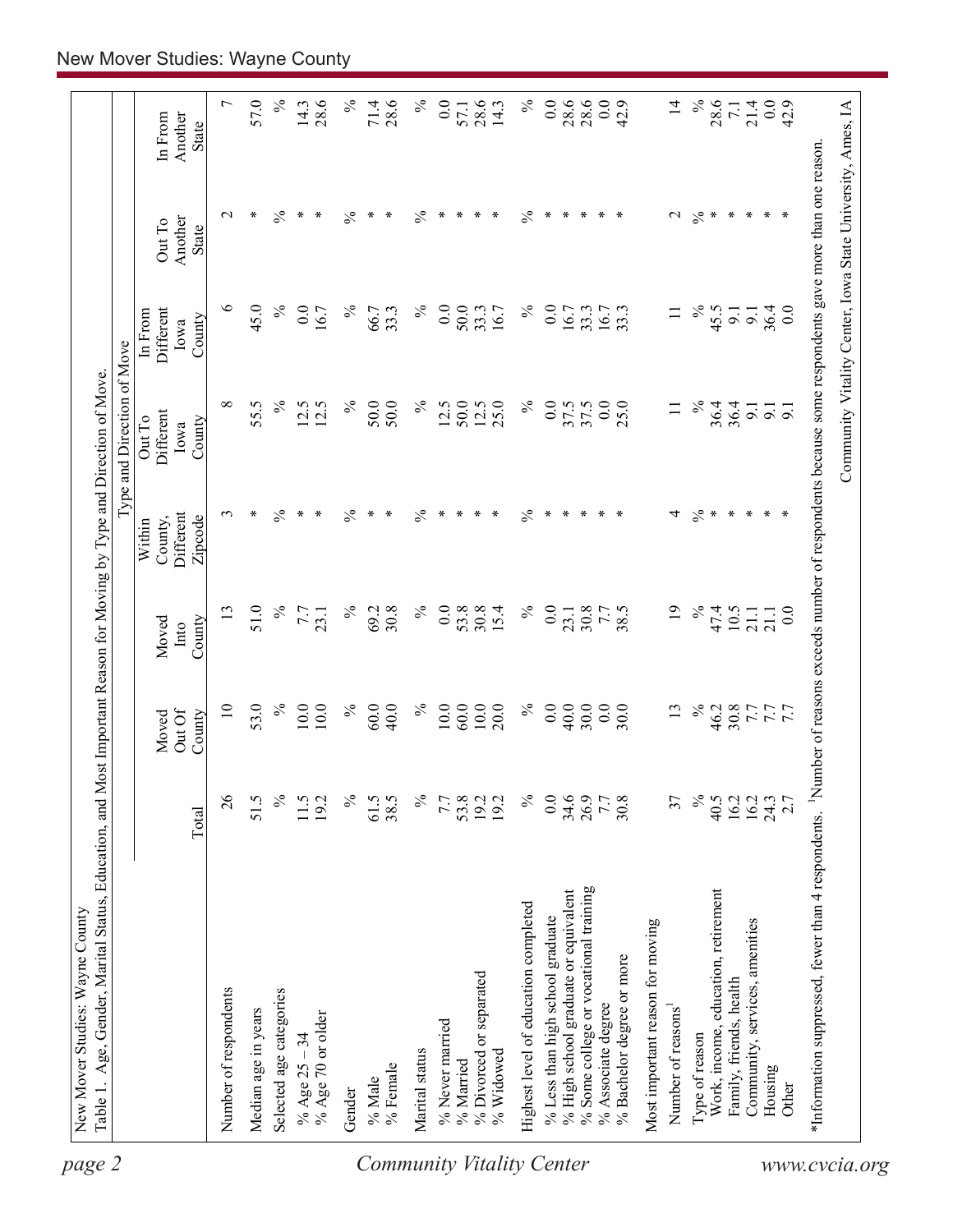|                                  |                                                    |                            |                           |                         |                                                         | Type and Direction of Move            |                                                            |                            |                                    |
|----------------------------------|----------------------------------------------------|----------------------------|---------------------------|-------------------------|---------------------------------------------------------|---------------------------------------|------------------------------------------------------------|----------------------------|------------------------------------|
| www.cvcia.org                    |                                                    | Total                      | Out Of<br>Moved<br>County | County<br>Moved<br>Into | Different<br>Zipcode<br>County,<br>Within               | Different<br>Out To<br>County<br>Iowa | Different<br>In From<br>County<br>Iowa                     | Another<br>Out To<br>State | Another<br>In From<br><b>State</b> |
|                                  | Number of respondents                              | $\delta$                   | $\Xi$                     | 13                      | $\epsilon$                                              | $\infty$                              | ७                                                          | $\mathbf{\sim}$            | $\overline{ }$                     |
|                                  | Factors in Moving Decision                         | $\%$ Yes <sup>1</sup>      | $%$ Yes                   | $\%$ Yes                | $%$ Yes                                                 | $%$ Yes                               | $%$ Yes                                                    | $%$ Yes                    | $%$ Yes                            |
|                                  | Moved, commuted, same employer                     | 7.7                        | 0.0                       | 7.7                     |                                                         | 0.0                                   | 16.7                                                       |                            | 0.0                                |
|                                  | Job transfer by employer to location               | 15.4                       | 20.0                      | 5.4                     |                                                         | $\overline{2.5}$                      | 33.3                                                       |                            | 0.0                                |
|                                  | Laid off from previous job                         | 11.5                       | 10.0                      | 15.4                    |                                                         | 12.5                                  | 16.7                                                       |                            | 14.3                               |
|                                  | New job with new employer                          | 15.4                       | 20.0                      | 15.4                    |                                                         | 12.5                                  | 16.7                                                       |                            | 14.3                               |
|                                  | Moved to look for new job or work                  | 16.0<br>32.0               | 20.0                      | 16.7                    |                                                         | 25.0                                  | 16.7                                                       |                            | 16.7                               |
|                                  | Retired from previous employment                   |                            | 20.0                      | 41.7                    |                                                         | 25.0                                  | 167                                                        |                            | 66.7                               |
|                                  | To be nearer parents                               | 7.7                        | 20.0                      | 0.0                     |                                                         | 25.0                                  | $\overline{0}$                                             |                            | 0.0                                |
|                                  | To be nearer children                              | 23.1                       | 30.0                      | 23.1                    |                                                         | 37.5                                  | 0.0                                                        |                            | 42.9                               |
|                                  | To live with spouse or partner                     | $7.7\,$                    | 10.0                      | 7.7                     |                                                         | 12.5                                  | 16.7                                                       |                            | 0.0                                |
|                                  | To be nearer siblings, other relatives             | $15.4$<br>24.0             | 30.0                      | 7.7                     |                                                         | 37.5                                  | 0.0                                                        |                            | 14.3                               |
|                                  | To be nearer friends, acquaintances                |                            | 20.0                      | 25.0                    |                                                         | 25.0                                  | 33.3                                                       |                            | 16.7                               |
|                                  | Change in marital status                           | 11.5                       | 0.0                       | 23.1                    |                                                         | 0.0                                   | 50.0                                                       |                            | $\overline{0.0}$                   |
|                                  | Place easier find spouse or partner                | 4.0                        | $10.0\,$                  | 0.0                     |                                                         | 12.5                                  | 0.0                                                        |                            | $\overline{0}$ .                   |
|                                  | Decline in health                                  | $^{11.5}_{0.0}$            | 20.0                      | 7.7                     |                                                         | 25.0                                  | 16.7                                                       |                            | 0.0                                |
| <b>Community Vitality Center</b> | Take care aging parents                            |                            | 0.0                       | $\overline{0.0}$        |                                                         | 0.0                                   | 0.0                                                        |                            | 0.0                                |
|                                  | Find less congested place to live                  |                            | 0.0                       | 69.2                    |                                                         | $\overline{0.0}$                      | 50.0                                                       |                            | 85.7                               |
|                                  | Find safer place to live                           | $42.3$<br>38.5             | 30.0                      | 46.2                    |                                                         | 37.5                                  | 50.0                                                       |                            | 42.9                               |
|                                  | Live in desirable natural environment              | $30.8$<br>$23.1$<br>$15.4$ | 0.0                       | 53.8                    |                                                         | 0.0                                   | 33.3                                                       |                            | 71.4                               |
|                                  | More outdoor recreation                            |                            | 20.0                      | 23.1                    |                                                         | 25.0                                  | 16.7                                                       |                            | 28.6                               |
|                                  | cultura<br>Find arts, entertainment,               |                            | 30.0                      | 7.7                     |                                                         | 37.5                                  | 16.7                                                       |                            | 0.0                                |
|                                  | Find simpler pace of life                          | 46.2                       | $10.0\,$                  | 69.2                    |                                                         | 12.5                                  | 50.0                                                       |                            | 85.7                               |
|                                  | Find more exciting lifestyle                       | 23.1                       | 40.0                      | 15.4                    |                                                         | 50.0                                  | 33.3                                                       |                            | 0.0                                |
|                                  | Live someplace new, have fresh start               | 34.6                       | 30.0                      | 30.8                    |                                                         | 37.5                                  | 16.7                                                       |                            | 42.9                               |
|                                  | Lower cost of housing                              | 46.2                       | 10.0                      | 69.2                    |                                                         | 12.5                                  | 50.0                                                       |                            | 85.7                               |
|                                  | Have lower taxes                                   | 26.9                       | 10.0                      | 38.5                    |                                                         | 12.5                                  | 50.0                                                       |                            | 28.6                               |
|                                  | Have better internet, tv, phone                    |                            | 0.0                       | 0.0                     |                                                         | 0.0                                   | 0.0                                                        |                            | 0.0                                |
|                                  | Find better quality local schools                  | $0.2$<br>$15.4$            | 10.0                      | 30.8                    |                                                         | 12.5                                  | 50.0                                                       |                            | 14.3                               |
|                                  | Opportunities children to achieve                  |                            | 10.0                      | 23.1                    |                                                         | 12.5                                  | 33.3                                                       |                            | 14.3                               |
|                                  | Have more ethnic diversity                         | $3.\overline{8}$           | 10.0                      | 0.0                     |                                                         | 12.5                                  | 0.0                                                        |                            | 0.0                                |
|                                  | Have less ethnic diversity                         |                            | 0.0                       | 7.7                     |                                                         | 0.0                                   | 0.0                                                        |                            | $\frac{14.3}{ }$                   |
| page 3                           | *Information suppressed, fewer than 4 respondents. |                            |                           |                         | Respondents could respond "Yes" to more than one factor |                                       |                                                            |                            |                                    |
|                                  |                                                    |                            |                           |                         |                                                         |                                       | Community Vitality Center, Iowa State University, Ames, IA |                            |                                    |
|                                  |                                                    |                            |                           |                         |                                                         |                                       |                                                            |                            |                                    |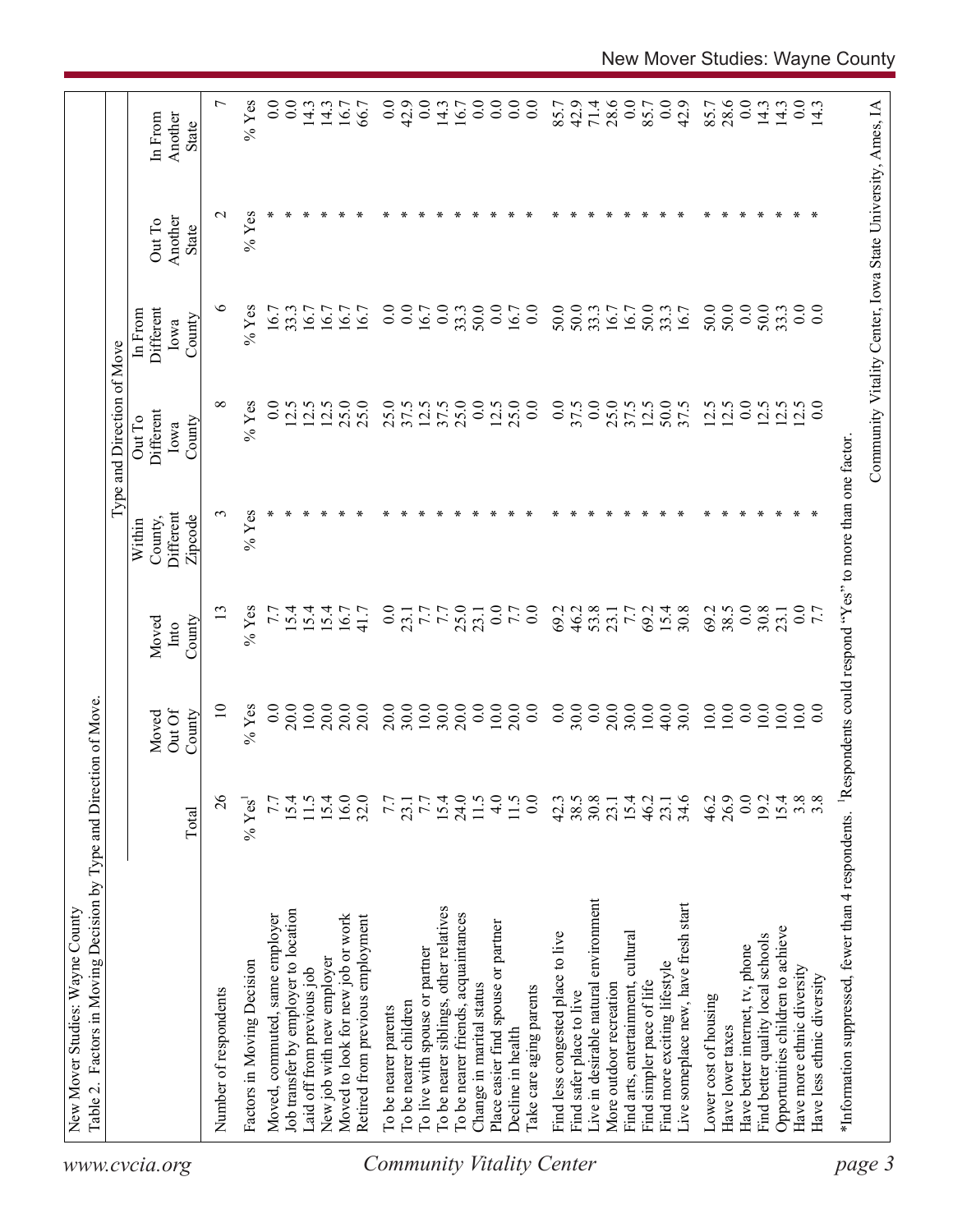| page 4                           | Table 3. Lived in Area Previously, Sources of Information, Ease of Finding Housing, and Household Income by Type and Direction of Move<br>New Mover Studies: Wayne County |                    |                 |               |                                |                                                            |                              |                   |                    |
|----------------------------------|---------------------------------------------------------------------------------------------------------------------------------------------------------------------------|--------------------|-----------------|---------------|--------------------------------|------------------------------------------------------------|------------------------------|-------------------|--------------------|
|                                  |                                                                                                                                                                           |                    |                 |               |                                | Type and Direction of Move                                 |                              |                   |                    |
|                                  |                                                                                                                                                                           |                    | Out Of<br>Moved | Moved<br>Into | Different<br>County,<br>Within | <b>Different</b><br>Out To<br>Iowa                         | Different<br>In From<br>Iowa | Another<br>Out To | Another<br>In From |
|                                  |                                                                                                                                                                           | Total              | County          | County        | Zipcode                        | County                                                     | County                       | <b>State</b>      | State              |
|                                  | Number of respondents                                                                                                                                                     | 26                 | $\supseteq$     | 13            | 3                              | ${}^{\circ}$                                               | ७                            | $\mathbf{\sim}$   | $\overline{ }$     |
|                                  | Previously had lived:                                                                                                                                                     | $%$ Yes            | $%$ Yes         | $%$ Yes       | $%$ Yes                        | $%$ Yes                                                    | $%$ Yes                      | $%$ Yes           | $%$ Yes            |
|                                  | In current state                                                                                                                                                          | 69.2               | 80.0            | 53.8          |                                | 100.0                                                      | 83.3                         | ∗                 | 28.6               |
|                                  | In current county                                                                                                                                                         | 21.7               | 0.0             | 16.7          |                                | 0.0                                                        | 16.7                         | ∗                 | 16.7               |
|                                  | In or near current city/town                                                                                                                                              | 17.4               | 0.0             | 25.0          | ∗                              | 0.0                                                        | 33.3                         | ∗                 | 16.7               |
|                                  | Used source of information for move                                                                                                                                       | $% \mathrm{Yes}^1$ | $%$ Yes         | $%$ Yes       | $%$ Yes                        | $%$ Yes                                                    | $%$ Yes                      | $%$ Yes           | $%$ Yes            |
|                                  | Internet                                                                                                                                                                  | 26.9               | 30.0            | 30.8          |                                | 25.0                                                       | 16.7                         | ∗                 | 42.9               |
|                                  | TV, magazines, newspapers                                                                                                                                                 | 15.4               | 30.0            | 7.7           |                                | 37.5                                                       | 16.7                         |                   | 0.0                |
|                                  | Current community resident                                                                                                                                                | 30.8               | 20.0            | 38.5          |                                | 25.0                                                       | 16.7                         | ∗                 | 57.1               |
|                                  | Employer or co-workers                                                                                                                                                    | 30.8               | 30.0            | 38.5          |                                | 25.0                                                       | 66.7                         | ∗                 | 14.3               |
|                                  | Friends and acquaintances                                                                                                                                                 | 34.6               | 30.0            | 30.8          |                                | 37.5                                                       | 50.0                         | ∗                 | 14.3               |
|                                  | Family                                                                                                                                                                    | 38.5               | 50.0            | 30.8          |                                | 62.5                                                       | 0.0                          |                   | 57.1               |
|                                  | Travel or vacation to new location                                                                                                                                        | 15.4               | 10.0            | 23.1          |                                | 12.5                                                       | 16.7                         |                   | 28.6               |
|                                  | Attended school or college there                                                                                                                                          | 7.7                | 0.0             | 15.4          |                                | 0.0                                                        | 16.7                         |                   | 14.3               |
| <b>Community Vitality Center</b> | Ease of finding housing at new location                                                                                                                                   | $\%$               | $\%$            | $\%$          | $\lesssim$                     | $\%$                                                       | $\%$                         | $\%$              | $\%$               |
|                                  | Very difficult (1)                                                                                                                                                        | 16.7               | 0.0             | 36.4          | ∗                              | 0.0                                                        | 33.3                         | ∗                 | 40.0               |
|                                  | Somewhat difficult (2)                                                                                                                                                    | 20.8               | 50.0            | 0.0           |                                | 62.5                                                       | 0.0                          |                   | 0.0                |
|                                  | Neither difficult or easy $(3)$                                                                                                                                           | 12.5               | $10.0$          | 9.1           | ∗                              | 0.0                                                        | 16.7                         | ∗                 | 0.0                |
|                                  | Somewhat easy (4)                                                                                                                                                         | 29.2               | 20.0            | 36.4          |                                | 12.5                                                       | 33.3                         | ∗                 | 40.0               |
|                                  | Very easy (5)                                                                                                                                                             | 20.8               | 20.0            | 18.2          |                                | 25.0                                                       | 16.7                         | ∗                 | 20.0               |
|                                  | 5<br>Average rating finding housing (1                                                                                                                                    | 3.17               | 3.10            | 3.00          |                                | 3.00                                                       | 3.00                         | ∗                 | 3.00               |
|                                  | Household income for 2004                                                                                                                                                 | $\%$               | $\%$            | $\%$          | $\%$                           | $\%$                                                       | $\%$                         | $\%$              | $\%$               |
|                                  | Less than \$20,000 (1                                                                                                                                                     | 12.0               | 10.0            | 8.3           | ∗                              | 12.5                                                       | 0.0                          | ∗                 | 16.7               |
|                                  | $$20,000 - $34,999 (2)$                                                                                                                                                   | 28.0               | 20.0            | 41.7          |                                | 25.0                                                       | 66.7                         | ∗                 | 16.7               |
|                                  | $$35,000 - $49,999(3)$                                                                                                                                                    | 20.0               | 40.0            | 0.0           |                                | 50.0                                                       | $\overline{0.0}$             | ∗                 | 0.0                |
|                                  | $$50,000 - $69,999(4)$                                                                                                                                                    | 20.0               | 10.0            | 33.3          |                                | 0.0                                                        | 33.3                         | ∗                 | 33.3               |
|                                  | $$70,000 - $99,999(5)$                                                                                                                                                    | 0.0                | 0.0             | 0.0           |                                | 0.0                                                        | 0.0                          | ∗                 | 0.0                |
|                                  | $\circledcirc$<br>$$100,000 - $149,999$                                                                                                                                   | 16.0               | 10.0            | 16.7          |                                | $\overline{0.0}$                                           | 0.0                          | ∗                 | 33.3               |
|                                  | \$150,000 or more $(7)$                                                                                                                                                   | 4.0                | $10.0$          | 0.0           |                                | 12.5                                                       | 0.0                          | ×                 | 0.0                |
|                                  | Average income category $(1 - 7)$                                                                                                                                         | 3.32               | 3.40            | 3.25          |                                | 3.00                                                       | 2.67                         | ∗                 | 3.83               |
| www.cvcia.org                    | *Information suppressed, fewer than 4 respondents. <sup>1</sup> Respondents could respond "Yes" to more than one source                                                   |                    |                 |               |                                |                                                            |                              |                   |                    |
|                                  |                                                                                                                                                                           |                    |                 |               |                                | Community Vitality Center, Iowa State University, Ames, IA |                              |                   |                    |
|                                  |                                                                                                                                                                           |                    |                 |               |                                |                                                            |                              |                   |                    |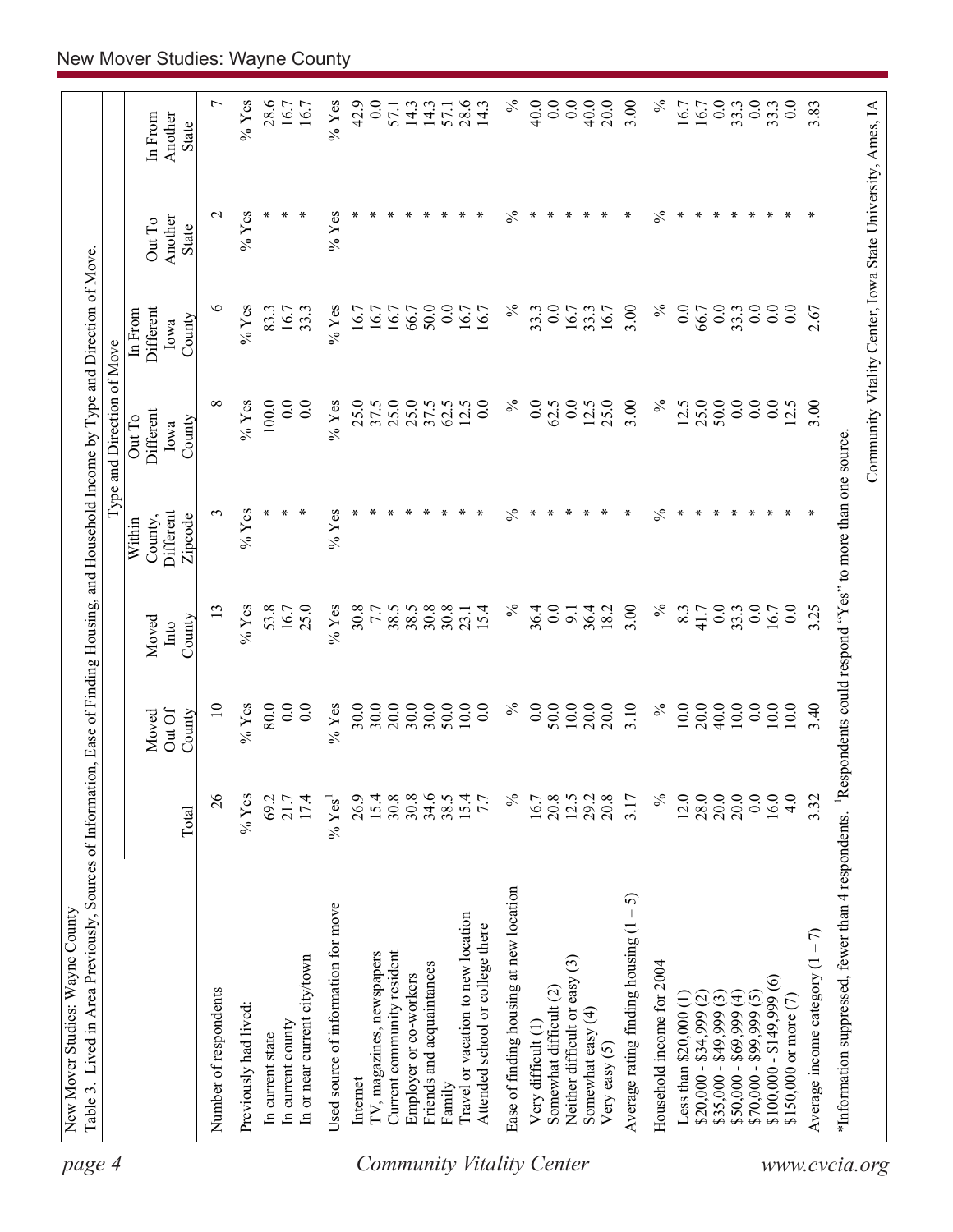| $\%$<br>28.6<br>0.0<br>$\%$<br>$\overline{0.0}$<br>28.6<br>$\overline{0.0}$<br>$\overline{0}$ .<br>28.6<br>42.9<br>4.00<br>$\%$<br>$\overline{0.0}$<br>42.9<br>$71.4$<br>14.3<br>14.3<br>14.3<br>0.0<br>14.3<br>$\overline{0}$ .<br>57.1<br>$\overline{1}$<br>In From<br>Another<br>State<br>$\%$<br>$\%$<br>$\ast$<br>∗<br>∗<br>$\%$<br>∗<br>$\frac{5}{6}$<br>∗<br>∗<br>$\ast$<br>∗<br>∗<br>∗<br>∗<br>$\ast$<br>∗<br>$\mathbf{\sim}$<br>∗<br>∗<br>∗<br>∗<br>∗<br>∗<br>∗<br>∗<br>∗<br>∗<br>∗<br>Another<br>Out To<br><b>State</b><br>$\circ$<br>3.00<br>$\%$<br>$\%$<br>$\%$<br>0.0<br>$\%$<br>$\overline{0.0}$<br>$\overline{0.0}$<br>0.0<br>0.0<br>$\overline{0.0}$<br>0.0<br>50.0<br>33.3<br>$\frac{0}{2}$<br>50.0<br>4.33<br>16.7<br>$\ddot{0}$ .<br>4.33<br>16.7<br>33.3<br>16.7<br>4.17<br>33.3<br>Different<br>66.7<br>66.7<br>In From<br>16.7<br>County<br>Iowa<br>25.0<br>25.0<br>0.0<br>50.0<br>${}^{\circ}$<br>$\%$<br>0.0<br>$\%$<br>12.5<br>0.0<br>25.0<br>$\%$<br>37.5<br>3.12<br>$\%$<br>$\overline{0.0}$<br>12.5<br>0.0<br>37.5<br>4.25<br>12.5<br>12.5<br>12.5<br>3.13<br>37.5<br>25.0<br>3.12<br>12.5<br>62.5<br>Different<br>Out To<br>County<br>Iowa<br>$\frac{5}{6}$<br>$\%$<br>$\ast$<br>$\%$<br>$\%$<br>∗<br>∗<br>∗<br>∗<br>∗<br>∗<br>∗<br>∗<br>∗<br>∗<br>∗<br>∗<br>∗<br>∗<br>∗<br>∗<br>∗<br>∗<br>∗<br>Different<br>$\epsilon$<br>∗<br>∗<br>×<br>County,<br>Zipcode<br>Within<br>$\%$<br>$\%$<br>13<br>$\%$<br>$\overline{0.0}$<br>53.8<br>$\%$<br>4.08<br>0.0<br>$0.0\,$<br>53.8<br>30.8<br>7.7<br>0.0<br>15.4<br>30.8<br>46.2<br>38.5<br>4.23<br>46.2<br>15.4<br>7.7<br>7.7<br>$7.7\,$<br>7.7<br>7.7<br>4.31<br>23.1<br>2.31<br>County<br>Moved<br>Into<br>0.0<br>$\%$<br>10.0<br>0.0<br>70.0<br>10.0<br>10.0<br>3.10<br>$\%$<br>10.0<br>30.0<br>0.0<br>30.0<br>30.0<br>$\%$<br>20.0<br>20.0<br>30.0<br>30.0<br>$\%$<br>0.0<br>20.0<br>0.0<br>40.0<br>$\overline{10}$<br>3.40<br>3.30<br>40.0<br>4.00<br>Out Of<br>County<br>Moved<br>$\delta$<br>$\%$<br>4.0<br>44.0<br>16.0<br>$\%$<br>$0.0$<br>42.3<br>28.0<br>8.0<br>2.72<br>$\%$<br>3.8<br>26.9<br>38.5<br>3.65<br>$\%$<br>7.7<br>30.8<br>38.5<br>3.69<br>0.0<br>11.5<br>46.2<br>4.23<br>7.7<br>15.4<br>7.7<br>23.1<br>Total<br>*Information suppressed, fewer than 4 respondents<br>Current location income compared with<br>Average satisfaction previous $(1 - 5)$<br>Average rating do move over $(1 - 5)$<br>Average comparison income $(1 - 5)$<br>Neither dissatisfied or satisfied (3)<br>Neither dissatisfied or satisfied (3)<br>Average satisfaction current $(1 - 5)$<br>Satisfaction with previous location<br>Satisfaction with current location<br>Significantly higher income (5)<br>Significantly lower income (1)<br>Somewhat higher income (4)<br>Somewhat lower income (2)<br>Would do move over again<br>Somewhat dissatisfied (2)<br>Somewhat dissatisfied (2)<br>previous location income<br>About same income (3)<br>Somewhat satisfied (4)<br>Somewhat satisfied (4)<br>Number of respondents<br>Very dissatisfied (1)<br>Very dissatisfied (1<br>Definitely yes (5)<br>Very satisfied (5)<br>Very satisfied (5)<br>Definitely not (1)<br>Probably yes (4)<br>Probably not (2)<br>Undecided (3) | Community Vitality Center, Iowa State University, Ames, IA | Table 4. Income Comparison Between Locations, Satisfaction with Previous and Current Locations, and Doing Move Over Again by Type and Direction of Move. |  |  | Type and Direction of Move |  |                  |
|--------------------------------------------------------------------------------------------------------------------------------------------------------------------------------------------------------------------------------------------------------------------------------------------------------------------------------------------------------------------------------------------------------------------------------------------------------------------------------------------------------------------------------------------------------------------------------------------------------------------------------------------------------------------------------------------------------------------------------------------------------------------------------------------------------------------------------------------------------------------------------------------------------------------------------------------------------------------------------------------------------------------------------------------------------------------------------------------------------------------------------------------------------------------------------------------------------------------------------------------------------------------------------------------------------------------------------------------------------------------------------------------------------------------------------------------------------------------------------------------------------------------------------------------------------------------------------------------------------------------------------------------------------------------------------------------------------------------------------------------------------------------------------------------------------------------------------------------------------------------------------------------------------------------------------------------------------------------------------------------------------------------------------------------------------------------------------------------------------------------------------------------------------------------------------------------------------------------------------------------------------------------------------------------------------------------------------------------------------------------------------------------------------------------------------------------------------------------------------------------------------------------------------------------------------------------------------------------------------------------------------------------------------------------------------------------------------------------------------------------------------------------------------------------------------------------------------------------------------------------------------------------------------------------------------------------------------------------------------------------------------------------------------------------------------------------------------------------------------------------------------------------------------------------------------------------------------|------------------------------------------------------------|----------------------------------------------------------------------------------------------------------------------------------------------------------|--|--|----------------------------|--|------------------|
|                                                                                                                                                                                                                                                                                                                                                                                                                                                                                                                                                                                                                                                                                                                                                                                                                                                                                                                                                                                                                                                                                                                                                                                                                                                                                                                                                                                                                                                                                                                                                                                                                                                                                                                                                                                                                                                                                                                                                                                                                                                                                                                                                                                                                                                                                                                                                                                                                                                                                                                                                                                                                                                                                                                                                                                                                                                                                                                                                                                                                                                                                                                                                                                                        |                                                            |                                                                                                                                                          |  |  |                            |  |                  |
|                                                                                                                                                                                                                                                                                                                                                                                                                                                                                                                                                                                                                                                                                                                                                                                                                                                                                                                                                                                                                                                                                                                                                                                                                                                                                                                                                                                                                                                                                                                                                                                                                                                                                                                                                                                                                                                                                                                                                                                                                                                                                                                                                                                                                                                                                                                                                                                                                                                                                                                                                                                                                                                                                                                                                                                                                                                                                                                                                                                                                                                                                                                                                                                                        |                                                            |                                                                                                                                                          |  |  |                            |  | $\overline{ }$   |
|                                                                                                                                                                                                                                                                                                                                                                                                                                                                                                                                                                                                                                                                                                                                                                                                                                                                                                                                                                                                                                                                                                                                                                                                                                                                                                                                                                                                                                                                                                                                                                                                                                                                                                                                                                                                                                                                                                                                                                                                                                                                                                                                                                                                                                                                                                                                                                                                                                                                                                                                                                                                                                                                                                                                                                                                                                                                                                                                                                                                                                                                                                                                                                                                        |                                                            |                                                                                                                                                          |  |  |                            |  |                  |
|                                                                                                                                                                                                                                                                                                                                                                                                                                                                                                                                                                                                                                                                                                                                                                                                                                                                                                                                                                                                                                                                                                                                                                                                                                                                                                                                                                                                                                                                                                                                                                                                                                                                                                                                                                                                                                                                                                                                                                                                                                                                                                                                                                                                                                                                                                                                                                                                                                                                                                                                                                                                                                                                                                                                                                                                                                                                                                                                                                                                                                                                                                                                                                                                        |                                                            |                                                                                                                                                          |  |  |                            |  | $\%$             |
|                                                                                                                                                                                                                                                                                                                                                                                                                                                                                                                                                                                                                                                                                                                                                                                                                                                                                                                                                                                                                                                                                                                                                                                                                                                                                                                                                                                                                                                                                                                                                                                                                                                                                                                                                                                                                                                                                                                                                                                                                                                                                                                                                                                                                                                                                                                                                                                                                                                                                                                                                                                                                                                                                                                                                                                                                                                                                                                                                                                                                                                                                                                                                                                                        |                                                            |                                                                                                                                                          |  |  |                            |  |                  |
|                                                                                                                                                                                                                                                                                                                                                                                                                                                                                                                                                                                                                                                                                                                                                                                                                                                                                                                                                                                                                                                                                                                                                                                                                                                                                                                                                                                                                                                                                                                                                                                                                                                                                                                                                                                                                                                                                                                                                                                                                                                                                                                                                                                                                                                                                                                                                                                                                                                                                                                                                                                                                                                                                                                                                                                                                                                                                                                                                                                                                                                                                                                                                                                                        |                                                            |                                                                                                                                                          |  |  |                            |  |                  |
|                                                                                                                                                                                                                                                                                                                                                                                                                                                                                                                                                                                                                                                                                                                                                                                                                                                                                                                                                                                                                                                                                                                                                                                                                                                                                                                                                                                                                                                                                                                                                                                                                                                                                                                                                                                                                                                                                                                                                                                                                                                                                                                                                                                                                                                                                                                                                                                                                                                                                                                                                                                                                                                                                                                                                                                                                                                                                                                                                                                                                                                                                                                                                                                                        |                                                            |                                                                                                                                                          |  |  |                            |  | $\overline{0.0}$ |
|                                                                                                                                                                                                                                                                                                                                                                                                                                                                                                                                                                                                                                                                                                                                                                                                                                                                                                                                                                                                                                                                                                                                                                                                                                                                                                                                                                                                                                                                                                                                                                                                                                                                                                                                                                                                                                                                                                                                                                                                                                                                                                                                                                                                                                                                                                                                                                                                                                                                                                                                                                                                                                                                                                                                                                                                                                                                                                                                                                                                                                                                                                                                                                                                        |                                                            |                                                                                                                                                          |  |  |                            |  |                  |
|                                                                                                                                                                                                                                                                                                                                                                                                                                                                                                                                                                                                                                                                                                                                                                                                                                                                                                                                                                                                                                                                                                                                                                                                                                                                                                                                                                                                                                                                                                                                                                                                                                                                                                                                                                                                                                                                                                                                                                                                                                                                                                                                                                                                                                                                                                                                                                                                                                                                                                                                                                                                                                                                                                                                                                                                                                                                                                                                                                                                                                                                                                                                                                                                        |                                                            |                                                                                                                                                          |  |  |                            |  |                  |
|                                                                                                                                                                                                                                                                                                                                                                                                                                                                                                                                                                                                                                                                                                                                                                                                                                                                                                                                                                                                                                                                                                                                                                                                                                                                                                                                                                                                                                                                                                                                                                                                                                                                                                                                                                                                                                                                                                                                                                                                                                                                                                                                                                                                                                                                                                                                                                                                                                                                                                                                                                                                                                                                                                                                                                                                                                                                                                                                                                                                                                                                                                                                                                                                        |                                                            |                                                                                                                                                          |  |  |                            |  |                  |
|                                                                                                                                                                                                                                                                                                                                                                                                                                                                                                                                                                                                                                                                                                                                                                                                                                                                                                                                                                                                                                                                                                                                                                                                                                                                                                                                                                                                                                                                                                                                                                                                                                                                                                                                                                                                                                                                                                                                                                                                                                                                                                                                                                                                                                                                                                                                                                                                                                                                                                                                                                                                                                                                                                                                                                                                                                                                                                                                                                                                                                                                                                                                                                                                        |                                                            |                                                                                                                                                          |  |  |                            |  |                  |
|                                                                                                                                                                                                                                                                                                                                                                                                                                                                                                                                                                                                                                                                                                                                                                                                                                                                                                                                                                                                                                                                                                                                                                                                                                                                                                                                                                                                                                                                                                                                                                                                                                                                                                                                                                                                                                                                                                                                                                                                                                                                                                                                                                                                                                                                                                                                                                                                                                                                                                                                                                                                                                                                                                                                                                                                                                                                                                                                                                                                                                                                                                                                                                                                        |                                                            |                                                                                                                                                          |  |  |                            |  |                  |
|                                                                                                                                                                                                                                                                                                                                                                                                                                                                                                                                                                                                                                                                                                                                                                                                                                                                                                                                                                                                                                                                                                                                                                                                                                                                                                                                                                                                                                                                                                                                                                                                                                                                                                                                                                                                                                                                                                                                                                                                                                                                                                                                                                                                                                                                                                                                                                                                                                                                                                                                                                                                                                                                                                                                                                                                                                                                                                                                                                                                                                                                                                                                                                                                        |                                                            |                                                                                                                                                          |  |  |                            |  |                  |
|                                                                                                                                                                                                                                                                                                                                                                                                                                                                                                                                                                                                                                                                                                                                                                                                                                                                                                                                                                                                                                                                                                                                                                                                                                                                                                                                                                                                                                                                                                                                                                                                                                                                                                                                                                                                                                                                                                                                                                                                                                                                                                                                                                                                                                                                                                                                                                                                                                                                                                                                                                                                                                                                                                                                                                                                                                                                                                                                                                                                                                                                                                                                                                                                        |                                                            |                                                                                                                                                          |  |  |                            |  |                  |
|                                                                                                                                                                                                                                                                                                                                                                                                                                                                                                                                                                                                                                                                                                                                                                                                                                                                                                                                                                                                                                                                                                                                                                                                                                                                                                                                                                                                                                                                                                                                                                                                                                                                                                                                                                                                                                                                                                                                                                                                                                                                                                                                                                                                                                                                                                                                                                                                                                                                                                                                                                                                                                                                                                                                                                                                                                                                                                                                                                                                                                                                                                                                                                                                        |                                                            |                                                                                                                                                          |  |  |                            |  |                  |
|                                                                                                                                                                                                                                                                                                                                                                                                                                                                                                                                                                                                                                                                                                                                                                                                                                                                                                                                                                                                                                                                                                                                                                                                                                                                                                                                                                                                                                                                                                                                                                                                                                                                                                                                                                                                                                                                                                                                                                                                                                                                                                                                                                                                                                                                                                                                                                                                                                                                                                                                                                                                                                                                                                                                                                                                                                                                                                                                                                                                                                                                                                                                                                                                        |                                                            |                                                                                                                                                          |  |  |                            |  |                  |
|                                                                                                                                                                                                                                                                                                                                                                                                                                                                                                                                                                                                                                                                                                                                                                                                                                                                                                                                                                                                                                                                                                                                                                                                                                                                                                                                                                                                                                                                                                                                                                                                                                                                                                                                                                                                                                                                                                                                                                                                                                                                                                                                                                                                                                                                                                                                                                                                                                                                                                                                                                                                                                                                                                                                                                                                                                                                                                                                                                                                                                                                                                                                                                                                        |                                                            |                                                                                                                                                          |  |  |                            |  | 4.29             |
|                                                                                                                                                                                                                                                                                                                                                                                                                                                                                                                                                                                                                                                                                                                                                                                                                                                                                                                                                                                                                                                                                                                                                                                                                                                                                                                                                                                                                                                                                                                                                                                                                                                                                                                                                                                                                                                                                                                                                                                                                                                                                                                                                                                                                                                                                                                                                                                                                                                                                                                                                                                                                                                                                                                                                                                                                                                                                                                                                                                                                                                                                                                                                                                                        |                                                            |                                                                                                                                                          |  |  |                            |  |                  |
|                                                                                                                                                                                                                                                                                                                                                                                                                                                                                                                                                                                                                                                                                                                                                                                                                                                                                                                                                                                                                                                                                                                                                                                                                                                                                                                                                                                                                                                                                                                                                                                                                                                                                                                                                                                                                                                                                                                                                                                                                                                                                                                                                                                                                                                                                                                                                                                                                                                                                                                                                                                                                                                                                                                                                                                                                                                                                                                                                                                                                                                                                                                                                                                                        |                                                            |                                                                                                                                                          |  |  |                            |  |                  |
|                                                                                                                                                                                                                                                                                                                                                                                                                                                                                                                                                                                                                                                                                                                                                                                                                                                                                                                                                                                                                                                                                                                                                                                                                                                                                                                                                                                                                                                                                                                                                                                                                                                                                                                                                                                                                                                                                                                                                                                                                                                                                                                                                                                                                                                                                                                                                                                                                                                                                                                                                                                                                                                                                                                                                                                                                                                                                                                                                                                                                                                                                                                                                                                                        |                                                            |                                                                                                                                                          |  |  |                            |  |                  |
|                                                                                                                                                                                                                                                                                                                                                                                                                                                                                                                                                                                                                                                                                                                                                                                                                                                                                                                                                                                                                                                                                                                                                                                                                                                                                                                                                                                                                                                                                                                                                                                                                                                                                                                                                                                                                                                                                                                                                                                                                                                                                                                                                                                                                                                                                                                                                                                                                                                                                                                                                                                                                                                                                                                                                                                                                                                                                                                                                                                                                                                                                                                                                                                                        |                                                            |                                                                                                                                                          |  |  |                            |  |                  |
|                                                                                                                                                                                                                                                                                                                                                                                                                                                                                                                                                                                                                                                                                                                                                                                                                                                                                                                                                                                                                                                                                                                                                                                                                                                                                                                                                                                                                                                                                                                                                                                                                                                                                                                                                                                                                                                                                                                                                                                                                                                                                                                                                                                                                                                                                                                                                                                                                                                                                                                                                                                                                                                                                                                                                                                                                                                                                                                                                                                                                                                                                                                                                                                                        |                                                            |                                                                                                                                                          |  |  |                            |  |                  |
|                                                                                                                                                                                                                                                                                                                                                                                                                                                                                                                                                                                                                                                                                                                                                                                                                                                                                                                                                                                                                                                                                                                                                                                                                                                                                                                                                                                                                                                                                                                                                                                                                                                                                                                                                                                                                                                                                                                                                                                                                                                                                                                                                                                                                                                                                                                                                                                                                                                                                                                                                                                                                                                                                                                                                                                                                                                                                                                                                                                                                                                                                                                                                                                                        |                                                            |                                                                                                                                                          |  |  |                            |  |                  |
|                                                                                                                                                                                                                                                                                                                                                                                                                                                                                                                                                                                                                                                                                                                                                                                                                                                                                                                                                                                                                                                                                                                                                                                                                                                                                                                                                                                                                                                                                                                                                                                                                                                                                                                                                                                                                                                                                                                                                                                                                                                                                                                                                                                                                                                                                                                                                                                                                                                                                                                                                                                                                                                                                                                                                                                                                                                                                                                                                                                                                                                                                                                                                                                                        |                                                            |                                                                                                                                                          |  |  |                            |  |                  |
|                                                                                                                                                                                                                                                                                                                                                                                                                                                                                                                                                                                                                                                                                                                                                                                                                                                                                                                                                                                                                                                                                                                                                                                                                                                                                                                                                                                                                                                                                                                                                                                                                                                                                                                                                                                                                                                                                                                                                                                                                                                                                                                                                                                                                                                                                                                                                                                                                                                                                                                                                                                                                                                                                                                                                                                                                                                                                                                                                                                                                                                                                                                                                                                                        |                                                            |                                                                                                                                                          |  |  |                            |  |                  |
|                                                                                                                                                                                                                                                                                                                                                                                                                                                                                                                                                                                                                                                                                                                                                                                                                                                                                                                                                                                                                                                                                                                                                                                                                                                                                                                                                                                                                                                                                                                                                                                                                                                                                                                                                                                                                                                                                                                                                                                                                                                                                                                                                                                                                                                                                                                                                                                                                                                                                                                                                                                                                                                                                                                                                                                                                                                                                                                                                                                                                                                                                                                                                                                                        |                                                            |                                                                                                                                                          |  |  |                            |  |                  |
|                                                                                                                                                                                                                                                                                                                                                                                                                                                                                                                                                                                                                                                                                                                                                                                                                                                                                                                                                                                                                                                                                                                                                                                                                                                                                                                                                                                                                                                                                                                                                                                                                                                                                                                                                                                                                                                                                                                                                                                                                                                                                                                                                                                                                                                                                                                                                                                                                                                                                                                                                                                                                                                                                                                                                                                                                                                                                                                                                                                                                                                                                                                                                                                                        |                                                            |                                                                                                                                                          |  |  |                            |  |                  |
|                                                                                                                                                                                                                                                                                                                                                                                                                                                                                                                                                                                                                                                                                                                                                                                                                                                                                                                                                                                                                                                                                                                                                                                                                                                                                                                                                                                                                                                                                                                                                                                                                                                                                                                                                                                                                                                                                                                                                                                                                                                                                                                                                                                                                                                                                                                                                                                                                                                                                                                                                                                                                                                                                                                                                                                                                                                                                                                                                                                                                                                                                                                                                                                                        |                                                            |                                                                                                                                                          |  |  |                            |  |                  |
|                                                                                                                                                                                                                                                                                                                                                                                                                                                                                                                                                                                                                                                                                                                                                                                                                                                                                                                                                                                                                                                                                                                                                                                                                                                                                                                                                                                                                                                                                                                                                                                                                                                                                                                                                                                                                                                                                                                                                                                                                                                                                                                                                                                                                                                                                                                                                                                                                                                                                                                                                                                                                                                                                                                                                                                                                                                                                                                                                                                                                                                                                                                                                                                                        |                                                            |                                                                                                                                                          |  |  |                            |  |                  |
|                                                                                                                                                                                                                                                                                                                                                                                                                                                                                                                                                                                                                                                                                                                                                                                                                                                                                                                                                                                                                                                                                                                                                                                                                                                                                                                                                                                                                                                                                                                                                                                                                                                                                                                                                                                                                                                                                                                                                                                                                                                                                                                                                                                                                                                                                                                                                                                                                                                                                                                                                                                                                                                                                                                                                                                                                                                                                                                                                                                                                                                                                                                                                                                                        |                                                            |                                                                                                                                                          |  |  |                            |  | 42.9             |
|                                                                                                                                                                                                                                                                                                                                                                                                                                                                                                                                                                                                                                                                                                                                                                                                                                                                                                                                                                                                                                                                                                                                                                                                                                                                                                                                                                                                                                                                                                                                                                                                                                                                                                                                                                                                                                                                                                                                                                                                                                                                                                                                                                                                                                                                                                                                                                                                                                                                                                                                                                                                                                                                                                                                                                                                                                                                                                                                                                                                                                                                                                                                                                                                        |                                                            |                                                                                                                                                          |  |  |                            |  | 4.14             |
|                                                                                                                                                                                                                                                                                                                                                                                                                                                                                                                                                                                                                                                                                                                                                                                                                                                                                                                                                                                                                                                                                                                                                                                                                                                                                                                                                                                                                                                                                                                                                                                                                                                                                                                                                                                                                                                                                                                                                                                                                                                                                                                                                                                                                                                                                                                                                                                                                                                                                                                                                                                                                                                                                                                                                                                                                                                                                                                                                                                                                                                                                                                                                                                                        |                                                            |                                                                                                                                                          |  |  |                            |  |                  |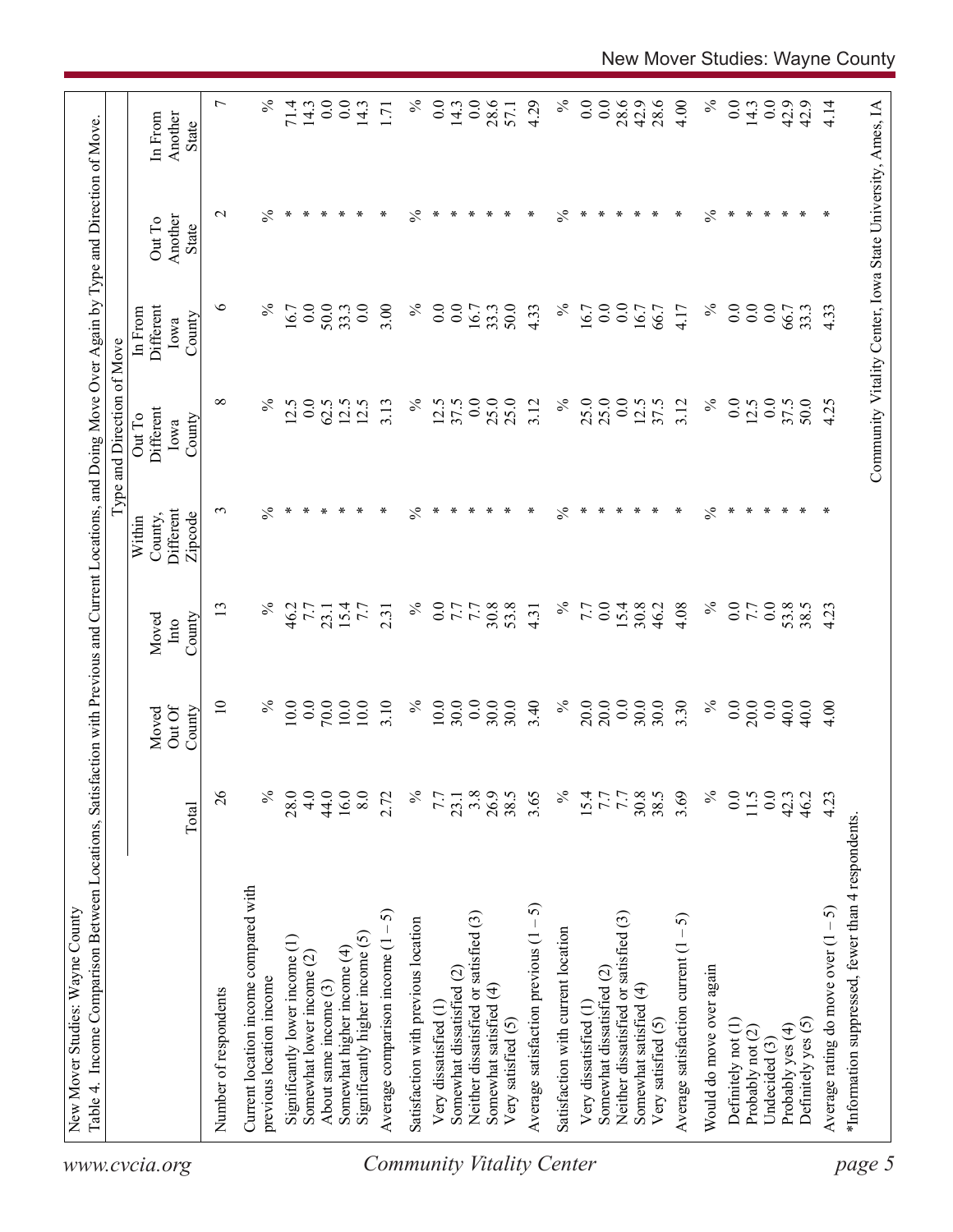| State<br>$\%$<br>24.0<br>$\%$<br>37.0<br>$\%$<br>$7.6$<br>8.4<br>$\%$<br>169<br>$\%$<br>50.9<br>13.6<br>29.0<br>41.0<br>63.0<br>11.0<br>16.9<br>57.6<br>1.8<br>19.3<br>4.2<br>10.2<br>4.7<br>9.1<br>64.7<br>121<br>Another<br>Out To<br><b>State</b><br>$17.0$<br>2.3<br>44.0<br>$\%$<br>25.0<br>17.6<br>$\%$<br>21.7<br>12.6<br>$\%$<br>53.9<br>$\%$<br>10.8<br>57.4<br>6.9<br>$\%$<br>37.0<br>288<br>21.2<br>Different<br>207<br>$3.\overline{5}$<br>29.3<br>12.7<br>23.3<br>36.1<br>In From<br>46.1<br>County<br>Iowa<br>43.0<br>206<br>$\%$<br>$\%$<br>13.8<br>16.8<br>$\%$<br>$\%$<br>45.0<br>18.0<br>$13.8$<br>2.3<br>20.9<br>54.6<br>$\%$<br>6.8<br>20.0<br>289<br>20.8<br>10.2<br>45.4<br>9.4<br>31.2<br>12.7<br>60.1<br>Different<br>Out To<br>County<br>Iowa<br>45.0<br>$\%$<br>85<br>$\%$<br>$\%$<br>25.0<br>28.6<br>$\%$<br>20.0<br>$\%$<br>7.2<br>9.5<br>115<br>24.7<br>54.8<br>14.3<br>29.8<br>13.9<br>50.4<br>45.2<br>10.7<br>15.7<br>$_{0.9}$<br>Different<br>64.3<br>10.7<br>19.1<br>Zipcode<br>County,<br>Within<br>48.0<br>61.9<br>366<br>$\%$<br>18.9<br>14.5<br>$\%$<br>$\%$<br>8.6<br>20.5<br>$\%$<br>$\%$<br>21.9<br>$12.4$<br>1.6<br>50.4<br>49.6<br>30.3<br>10.7<br>38.5<br>498<br>36.5<br>27.5<br>16.3<br>$\overline{9}$<br>$\overline{4}$<br>County<br>Moved<br>Into<br>$\%$<br>$\%$<br>$\%$<br>$\%$<br>42.0<br>22.0<br>9.8<br>$\%$<br>15.8<br>9.0<br>5.8<br>26.0<br>11.8<br>458<br>22.0<br>42.3<br>61.8<br>13.3<br>47.2<br>$10.5$<br>2.2<br>327<br>16.7<br>18.1<br>57.7<br>Out Of<br>County<br>Moved<br>$\%$<br>$\frac{173}{2800}$<br>$\frac{3}{1088}$<br>$\%$<br>22.0<br>737<br>46.0<br>21.3<br>$\%$<br>54.5<br>45.5<br>$\%$<br>16.3<br>$\%$<br>$38.4$<br>$22.3$<br>15.7<br>1.6<br>13.2<br>12.0<br>62.4<br>9.4<br>1,011<br>$\overline{51}$<br>Total<br>% Some college or vocational training<br>% High school graduate or equivalent<br>Work, income, retirement, education<br>Highest level of education completed<br>% Less than high school graduate<br>Community, services, amenities<br>Most important reason for moving<br>% Bachelor degree or more<br>% Divorced or separated<br>Family, friends, health<br>Number of respondents<br>Selected age categories<br>% Associate degree<br>Number of reasons <sup>1</sup><br>Median age in years<br>% Age 70 or older<br>% Never married<br>Type of reason<br>% Age $25 - 34$<br>Marital status<br>% Widowed<br>% Married<br>% Female<br>Housing<br>% Male<br>Other<br>Gender | Number of reasons exceeds number of respondents because some respondents gave more than one reason. |  |  | Type and Direction of Move |  |                    |
|---------------------------------------------------------------------------------------------------------------------------------------------------------------------------------------------------------------------------------------------------------------------------------------------------------------------------------------------------------------------------------------------------------------------------------------------------------------------------------------------------------------------------------------------------------------------------------------------------------------------------------------------------------------------------------------------------------------------------------------------------------------------------------------------------------------------------------------------------------------------------------------------------------------------------------------------------------------------------------------------------------------------------------------------------------------------------------------------------------------------------------------------------------------------------------------------------------------------------------------------------------------------------------------------------------------------------------------------------------------------------------------------------------------------------------------------------------------------------------------------------------------------------------------------------------------------------------------------------------------------------------------------------------------------------------------------------------------------------------------------------------------------------------------------------------------------------------------------------------------------------------------------------------------------------------------------------------------------------------------------------------------------------------------------------------------------------------------------------------------------------------------------------------------------------------------------------------------------------------------------------------------------------------------------------------------------------------------------------------------------------------------------------------------------------------------------------------------|-----------------------------------------------------------------------------------------------------|--|--|----------------------------|--|--------------------|
|                                                                                                                                                                                                                                                                                                                                                                                                                                                                                                                                                                                                                                                                                                                                                                                                                                                                                                                                                                                                                                                                                                                                                                                                                                                                                                                                                                                                                                                                                                                                                                                                                                                                                                                                                                                                                                                                                                                                                                                                                                                                                                                                                                                                                                                                                                                                                                                                                                                               |                                                                                                     |  |  |                            |  | Another<br>In From |
| 53.5                                                                                                                                                                                                                                                                                                                                                                                                                                                                                                                                                                                                                                                                                                                                                                                                                                                                                                                                                                                                                                                                                                                                                                                                                                                                                                                                                                                                                                                                                                                                                                                                                                                                                                                                                                                                                                                                                                                                                                                                                                                                                                                                                                                                                                                                                                                                                                                                                                                          |                                                                                                     |  |  |                            |  | 159                |
|                                                                                                                                                                                                                                                                                                                                                                                                                                                                                                                                                                                                                                                                                                                                                                                                                                                                                                                                                                                                                                                                                                                                                                                                                                                                                                                                                                                                                                                                                                                                                                                                                                                                                                                                                                                                                                                                                                                                                                                                                                                                                                                                                                                                                                                                                                                                                                                                                                                               |                                                                                                     |  |  |                            |  |                    |
|                                                                                                                                                                                                                                                                                                                                                                                                                                                                                                                                                                                                                                                                                                                                                                                                                                                                                                                                                                                                                                                                                                                                                                                                                                                                                                                                                                                                                                                                                                                                                                                                                                                                                                                                                                                                                                                                                                                                                                                                                                                                                                                                                                                                                                                                                                                                                                                                                                                               |                                                                                                     |  |  |                            |  | $\%$               |
| $\%$<br>14.6<br>31.6<br>$\%$<br>℅<br>$\%$<br>5.7<br>14.5<br>12.0<br>5.0<br>8.2<br>40.5<br>210<br>6.2<br>0.5<br>43.9<br>22.9<br>67.7<br>33.3<br>56.1<br>37.1                                                                                                                                                                                                                                                                                                                                                                                                                                                                                                                                                                                                                                                                                                                                                                                                                                                                                                                                                                                                                                                                                                                                                                                                                                                                                                                                                                                                                                                                                                                                                                                                                                                                                                                                                                                                                                                                                                                                                                                                                                                                                                                                                                                                                                                                                                   |                                                                                                     |  |  |                            |  | 17.0<br>15.1       |
|                                                                                                                                                                                                                                                                                                                                                                                                                                                                                                                                                                                                                                                                                                                                                                                                                                                                                                                                                                                                                                                                                                                                                                                                                                                                                                                                                                                                                                                                                                                                                                                                                                                                                                                                                                                                                                                                                                                                                                                                                                                                                                                                                                                                                                                                                                                                                                                                                                                               |                                                                                                     |  |  |                            |  |                    |
|                                                                                                                                                                                                                                                                                                                                                                                                                                                                                                                                                                                                                                                                                                                                                                                                                                                                                                                                                                                                                                                                                                                                                                                                                                                                                                                                                                                                                                                                                                                                                                                                                                                                                                                                                                                                                                                                                                                                                                                                                                                                                                                                                                                                                                                                                                                                                                                                                                                               |                                                                                                     |  |  |                            |  |                    |
|                                                                                                                                                                                                                                                                                                                                                                                                                                                                                                                                                                                                                                                                                                                                                                                                                                                                                                                                                                                                                                                                                                                                                                                                                                                                                                                                                                                                                                                                                                                                                                                                                                                                                                                                                                                                                                                                                                                                                                                                                                                                                                                                                                                                                                                                                                                                                                                                                                                               |                                                                                                     |  |  |                            |  |                    |
|                                                                                                                                                                                                                                                                                                                                                                                                                                                                                                                                                                                                                                                                                                                                                                                                                                                                                                                                                                                                                                                                                                                                                                                                                                                                                                                                                                                                                                                                                                                                                                                                                                                                                                                                                                                                                                                                                                                                                                                                                                                                                                                                                                                                                                                                                                                                                                                                                                                               |                                                                                                     |  |  |                            |  |                    |
|                                                                                                                                                                                                                                                                                                                                                                                                                                                                                                                                                                                                                                                                                                                                                                                                                                                                                                                                                                                                                                                                                                                                                                                                                                                                                                                                                                                                                                                                                                                                                                                                                                                                                                                                                                                                                                                                                                                                                                                                                                                                                                                                                                                                                                                                                                                                                                                                                                                               |                                                                                                     |  |  |                            |  |                    |
|                                                                                                                                                                                                                                                                                                                                                                                                                                                                                                                                                                                                                                                                                                                                                                                                                                                                                                                                                                                                                                                                                                                                                                                                                                                                                                                                                                                                                                                                                                                                                                                                                                                                                                                                                                                                                                                                                                                                                                                                                                                                                                                                                                                                                                                                                                                                                                                                                                                               |                                                                                                     |  |  |                            |  |                    |
|                                                                                                                                                                                                                                                                                                                                                                                                                                                                                                                                                                                                                                                                                                                                                                                                                                                                                                                                                                                                                                                                                                                                                                                                                                                                                                                                                                                                                                                                                                                                                                                                                                                                                                                                                                                                                                                                                                                                                                                                                                                                                                                                                                                                                                                                                                                                                                                                                                                               |                                                                                                     |  |  |                            |  |                    |
|                                                                                                                                                                                                                                                                                                                                                                                                                                                                                                                                                                                                                                                                                                                                                                                                                                                                                                                                                                                                                                                                                                                                                                                                                                                                                                                                                                                                                                                                                                                                                                                                                                                                                                                                                                                                                                                                                                                                                                                                                                                                                                                                                                                                                                                                                                                                                                                                                                                               |                                                                                                     |  |  |                            |  |                    |
|                                                                                                                                                                                                                                                                                                                                                                                                                                                                                                                                                                                                                                                                                                                                                                                                                                                                                                                                                                                                                                                                                                                                                                                                                                                                                                                                                                                                                                                                                                                                                                                                                                                                                                                                                                                                                                                                                                                                                                                                                                                                                                                                                                                                                                                                                                                                                                                                                                                               |                                                                                                     |  |  |                            |  |                    |
|                                                                                                                                                                                                                                                                                                                                                                                                                                                                                                                                                                                                                                                                                                                                                                                                                                                                                                                                                                                                                                                                                                                                                                                                                                                                                                                                                                                                                                                                                                                                                                                                                                                                                                                                                                                                                                                                                                                                                                                                                                                                                                                                                                                                                                                                                                                                                                                                                                                               |                                                                                                     |  |  |                            |  |                    |
|                                                                                                                                                                                                                                                                                                                                                                                                                                                                                                                                                                                                                                                                                                                                                                                                                                                                                                                                                                                                                                                                                                                                                                                                                                                                                                                                                                                                                                                                                                                                                                                                                                                                                                                                                                                                                                                                                                                                                                                                                                                                                                                                                                                                                                                                                                                                                                                                                                                               |                                                                                                     |  |  |                            |  |                    |
|                                                                                                                                                                                                                                                                                                                                                                                                                                                                                                                                                                                                                                                                                                                                                                                                                                                                                                                                                                                                                                                                                                                                                                                                                                                                                                                                                                                                                                                                                                                                                                                                                                                                                                                                                                                                                                                                                                                                                                                                                                                                                                                                                                                                                                                                                                                                                                                                                                                               |                                                                                                     |  |  |                            |  |                    |
|                                                                                                                                                                                                                                                                                                                                                                                                                                                                                                                                                                                                                                                                                                                                                                                                                                                                                                                                                                                                                                                                                                                                                                                                                                                                                                                                                                                                                                                                                                                                                                                                                                                                                                                                                                                                                                                                                                                                                                                                                                                                                                                                                                                                                                                                                                                                                                                                                                                               |                                                                                                     |  |  |                            |  |                    |
|                                                                                                                                                                                                                                                                                                                                                                                                                                                                                                                                                                                                                                                                                                                                                                                                                                                                                                                                                                                                                                                                                                                                                                                                                                                                                                                                                                                                                                                                                                                                                                                                                                                                                                                                                                                                                                                                                                                                                                                                                                                                                                                                                                                                                                                                                                                                                                                                                                                               |                                                                                                     |  |  |                            |  |                    |
|                                                                                                                                                                                                                                                                                                                                                                                                                                                                                                                                                                                                                                                                                                                                                                                                                                                                                                                                                                                                                                                                                                                                                                                                                                                                                                                                                                                                                                                                                                                                                                                                                                                                                                                                                                                                                                                                                                                                                                                                                                                                                                                                                                                                                                                                                                                                                                                                                                                               |                                                                                                     |  |  |                            |  |                    |
|                                                                                                                                                                                                                                                                                                                                                                                                                                                                                                                                                                                                                                                                                                                                                                                                                                                                                                                                                                                                                                                                                                                                                                                                                                                                                                                                                                                                                                                                                                                                                                                                                                                                                                                                                                                                                                                                                                                                                                                                                                                                                                                                                                                                                                                                                                                                                                                                                                                               |                                                                                                     |  |  |                            |  |                    |
|                                                                                                                                                                                                                                                                                                                                                                                                                                                                                                                                                                                                                                                                                                                                                                                                                                                                                                                                                                                                                                                                                                                                                                                                                                                                                                                                                                                                                                                                                                                                                                                                                                                                                                                                                                                                                                                                                                                                                                                                                                                                                                                                                                                                                                                                                                                                                                                                                                                               |                                                                                                     |  |  |                            |  |                    |
|                                                                                                                                                                                                                                                                                                                                                                                                                                                                                                                                                                                                                                                                                                                                                                                                                                                                                                                                                                                                                                                                                                                                                                                                                                                                                                                                                                                                                                                                                                                                                                                                                                                                                                                                                                                                                                                                                                                                                                                                                                                                                                                                                                                                                                                                                                                                                                                                                                                               |                                                                                                     |  |  |                            |  |                    |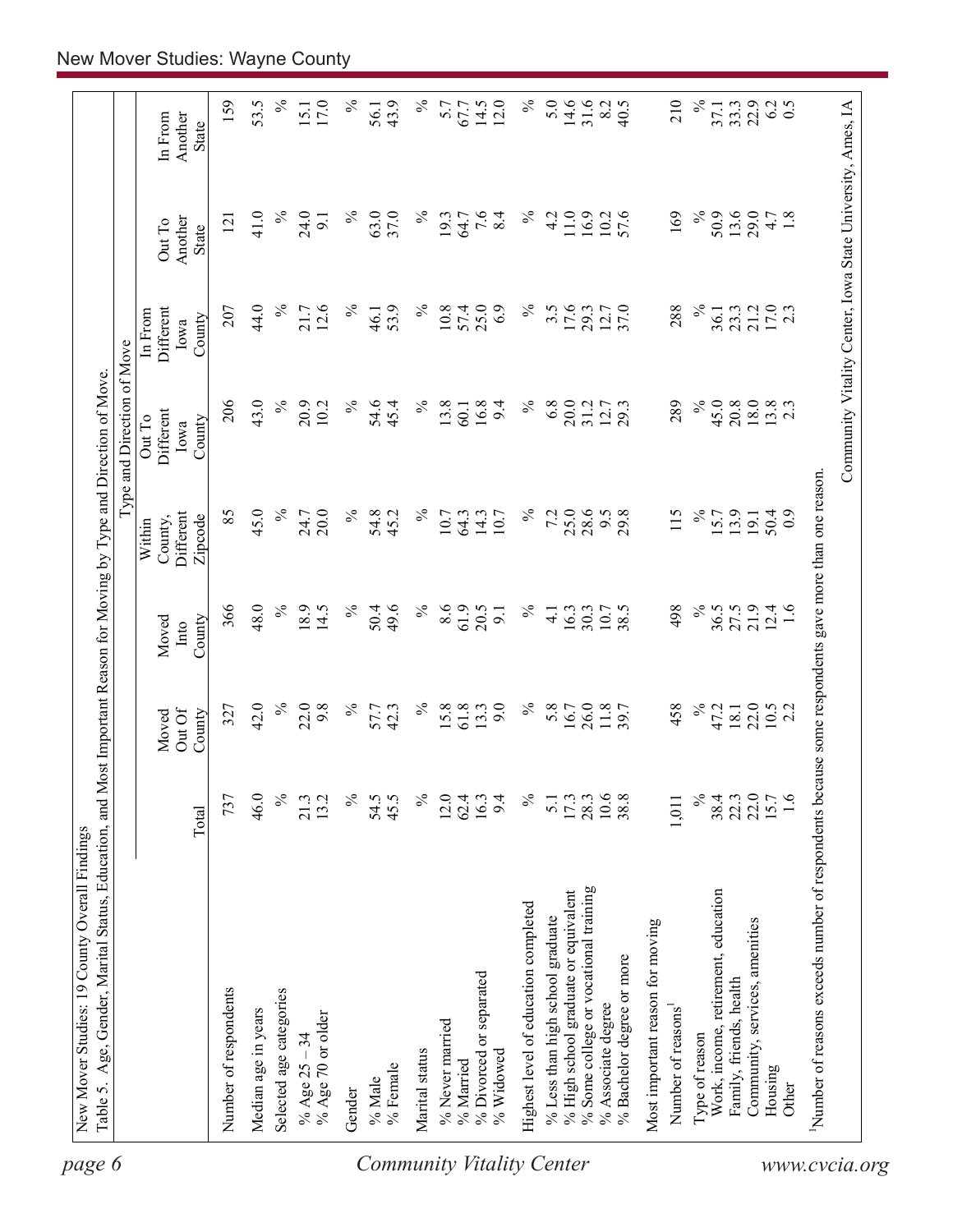|                                  | Table 6. Factors in Moving Decision by Type and Direction of Move. |                  |                           |                         |                                           | Type and Direction of Move            |                                        |                                                            |                                    |
|----------------------------------|--------------------------------------------------------------------|------------------|---------------------------|-------------------------|-------------------------------------------|---------------------------------------|----------------------------------------|------------------------------------------------------------|------------------------------------|
| www.cvcia.org                    |                                                                    | Total            | Out Of<br>County<br>Moved | County<br>Moved<br>Into | Different<br>Zipcode<br>County,<br>Within | Different<br>Out To<br>County<br>Iowa | Different<br>In From<br>County<br>Iowa | Another<br>Out To<br>State                                 | Another<br>In From<br><b>State</b> |
|                                  | Number of respondents                                              | 737              | 327                       | 366                     | 85                                        | 206                                   | 207                                    | $\overline{2}$                                             | 159                                |
|                                  | Factors in Moving Decision                                         | $\%$ Yes         | $%$ Yes                   | $%$ Yes                 | $%$ Yes                                   | $%$ Yes                               | $%$ Yes                                | $%$ Yes                                                    | $%$ Yes                            |
|                                  | Moved, commuted, same employer                                     | 14.2             | 12.6                      | 13.3                    | 28.8                                      | 16.7                                  | 18.8                                   | 5.5                                                        | 6.4                                |
|                                  | Job transfer by employer to location                               | 7.6              | 9.8                       | $\overline{7.1}$        |                                           | 7.8                                   | $\frac{0}{4}$                          | 13.4                                                       | 11.0                               |
|                                  | Laid off from previous job                                         | 4.9              | 7.9                       | 3.4                     | 0.0                                       | 8.3                                   | 3.1                                    | $\overline{71}$                                            | 3.9                                |
|                                  | New job with new employer                                          | 26.7             | $34.3$<br>19.4            | 24.7                    | 3.8                                       | 29.7                                  | 25.6                                   | 42.1                                                       | 23.5                               |
|                                  | Moved to look for new job or work                                  | 16.5             |                           | 15.9                    | 5.0                                       | 15.0                                  | 13.6                                   | 27.0                                                       | 18.8                               |
|                                  | Retired from previous employment                                   | 14.4             | $\Xi$                     | 16.9                    | 12.2                                      | 10.8                                  | 14.6                                   | 11.7                                                       | 19.9                               |
|                                  | To be nearer parents                                               | 23.7             | 21.0                      | 30.5                    |                                           | 19.7                                  | 30.2                                   | 23.1                                                       | 30.9                               |
|                                  | To be nearer children                                              | 20.1             | 21.3                      | 22.3                    | 7.5                                       | 24.4                                  | 19.7                                   | 16.0                                                       | 25.6                               |
|                                  | To live with spouse or partner                                     |                  | 15.5                      | 14.3                    | 16.5                                      | 17.6                                  | 19.0                                   | 12.0                                                       | 8.0                                |
|                                  | To be nearer siblings, other relatives                             | $15.0$<br>$30.5$ | 26.6                      | 38.4                    | $\Xi$                                     | 24.7                                  | 34.3                                   | 29.7                                                       | 43.6                               |
|                                  | To be nearer friends, acquaintances                                | 29.6             | 29.3                      | 32.6                    | 21.5                                      | 30.7                                  | 34.8                                   | 27.0                                                       | 29.6                               |
|                                  | Change in marital status                                           | 13.2             | 12.1                      | 13.3                    | 16.0                                      | 12.6                                  | 16.0                                   | $\overline{111}$                                           | 9.8                                |
|                                  | Place easier find spouse or partner                                | 7.9              | 12.7                      | $\frac{1}{4}$           | 3.7                                       | 9.6                                   |                                        | 17.9                                                       | 2.6                                |
|                                  | Decline in health                                                  | 10.4             | 7.6                       | 11.5                    | 12.3                                      | $\frac{6}{4}$ .5                      | 5.0000                                 | 6.0                                                        | 17.4                               |
| <b>Community Vitality Center</b> | Take care aging parents                                            | 5.9              | $\overline{51}$           | $\overline{7.6}$        | $\overline{12}$                           |                                       |                                        | 6.0                                                        | 10.4                               |
|                                  | Find less congested place to live                                  | 28.2             | 15.2                      | 39.2                    | 27.2                                      | 20.6                                  | 32.3                                   | 6.0                                                        | 48.1                               |
|                                  | Find safer place to live                                           | 26.1             | 15.9                      | 35.9                    | 18.5                                      | 21.3                                  | 30.0                                   | 6.8                                                        | 43.5                               |
|                                  | Live in desirable natural environment                              | 35.8             | 29.9                      | 43.5                    | 25.9                                      | 31.0                                  | 43.8                                   | 28.2                                                       | 43.1                               |
|                                  | More outdoor recreation                                            | 29.3             | 28.3                      | 31.7                    | 22.2                                      | 24.2                                  | 36.1                                   | 35.0                                                       | 26.0                               |
|                                  | Find arts, entertainment, cultural                                 | 23.7             | 36.1                      | 15.8                    | 6.2                                       | 28.1                                  | 16.9                                   | 49.6                                                       | 14.3                               |
|                                  | Find simpler pace of life                                          | $36.8$<br>$22.4$ | 25.2                      | 49.6                    | 24.7                                      | 30.0                                  | 44.8                                   | 16.9                                                       | 55.8                               |
|                                  | Find more exciting lifestyle                                       |                  | 31.3                      | 17.7                    | 8.6                                       | 25.0                                  | 21.4                                   | 41.9                                                       | 13.0                               |
|                                  | Live someplace new, have fresh start                               | 41.4             | 39.5                      | 43.2                    | 37.0                                      | 38.2                                  | 43.8                                   | 41.7                                                       | 42.5                               |
|                                  | Lower cost of housing                                              | 31.7             | 20.1                      | 41.5                    | 32.9                                      | 26.3                                  | 35.3                                   | 9.5                                                        | 49.4                               |
|                                  | Have lower taxes                                                   | 25.5             | 18.6                      | 34.0                    | 15.9                                      | 18.5                                  | 30.3                                   | 19.0                                                       | 38.8                               |
|                                  | Have better internet, tv, phone                                    | 8.3              | 12.4                      | 6.2                     | 1.2                                       | 11.6                                  | $8.\overline{5}$                       | 13.8                                                       | $3.\overline{3}$                   |
|                                  | Find better quality local schools                                  | 14.0             | 12.1                      | 17.3                    | 8.6                                       | 13.7                                  | 16.6                                   | 94                                                         | 18.2                               |
|                                  | Opportunities children to achieve                                  | 193              | 20.7                      | 19.2                    | 14.8                                      | 20.8                                  | 19.0                                   | 20.5                                                       | 19.5                               |
|                                  | Have more ethnic diversity                                         | 10.3             | $16.9$<br>2.6             | $5.9$<br>6.3            |                                           | 9.6                                   | 7.0                                    | 29.3                                                       |                                    |
|                                  | Have less ethnic diversity                                         | $\frac{4}{4}$    |                           |                         | $\frac{1}{3}$ .7                          |                                       | $\frac{1}{4}$                          |                                                            | $4.6$<br>9.2                       |
| page                             | Respondents could respond "Yes" to more than one factor            |                  |                           |                         |                                           |                                       |                                        |                                                            |                                    |
|                                  |                                                                    |                  |                           |                         |                                           |                                       |                                        |                                                            |                                    |
|                                  |                                                                    |                  |                           |                         |                                           |                                       |                                        | Community Vitality Center, Iowa State University, Ames, IA |                                    |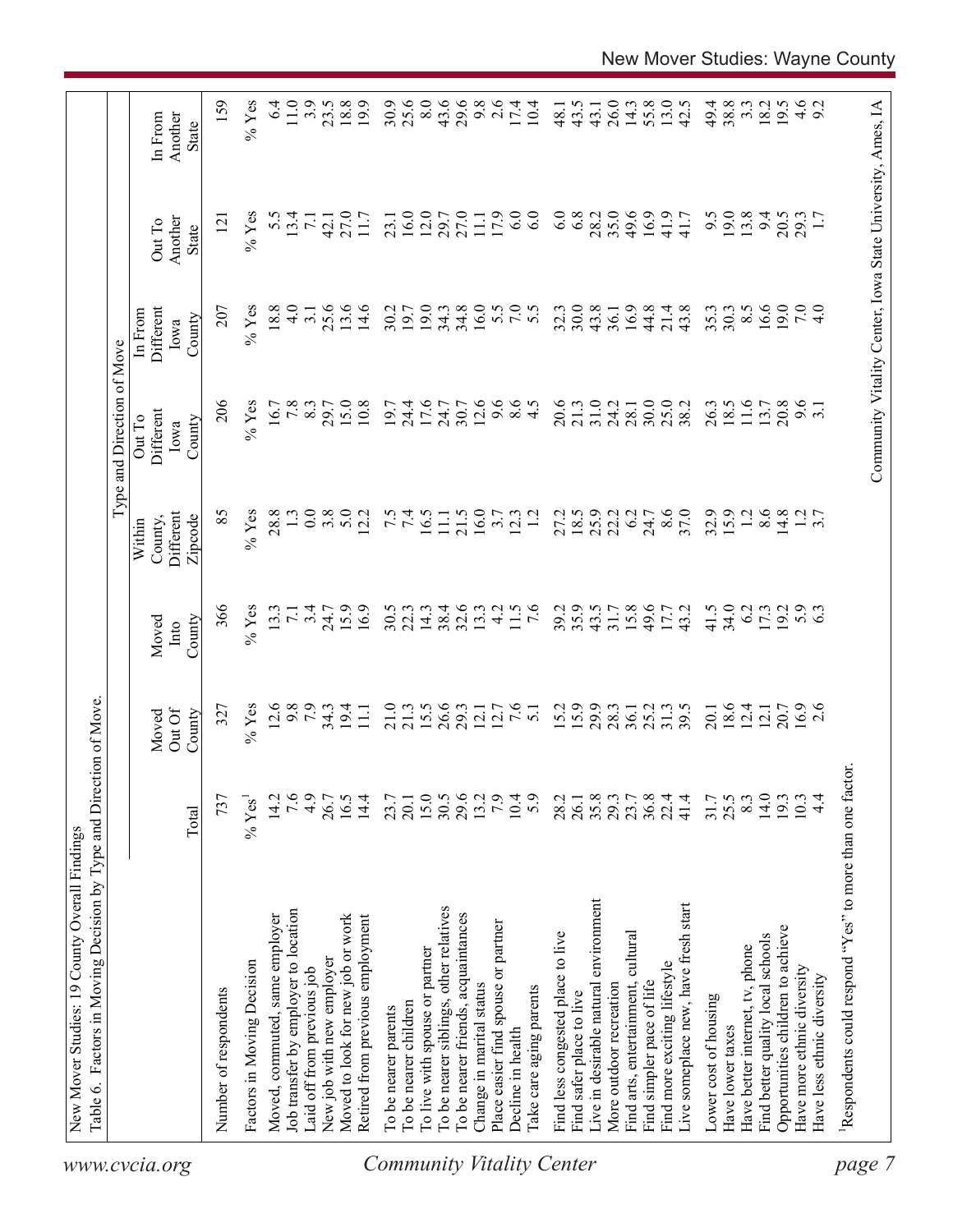| 8<br>page                        | Table 7. Lived in Area Previously, Sources of Information, Ease of Finding Housing, and Household Income by Type and Direction of Move |                            |                          |                         |                                           | Type and Direction of Move                                 |                                               |                                   |                             |
|----------------------------------|----------------------------------------------------------------------------------------------------------------------------------------|----------------------------|--------------------------|-------------------------|-------------------------------------------|------------------------------------------------------------|-----------------------------------------------|-----------------------------------|-----------------------------|
|                                  |                                                                                                                                        | Total                      | OutOf<br>County<br>Moved | County<br>Moved<br>Into | Different<br>County,<br>Zipcode<br>Within | Different<br>Out To<br>County<br>Iowa                      | <b>Different</b><br>In From<br>County<br>Iowa | Another<br>Out To<br><b>State</b> | Another<br>In From<br>State |
|                                  | Number of respondents                                                                                                                  | 737                        | 327                      | 366                     | 85                                        | 206                                                        | 207                                           | $\overline{2}$                    | 159                         |
|                                  | Previously had lived:                                                                                                                  | $%$ Yes                    | $%$ Yes                  | $%$ Yes                 | $%$ Yes                                   | $%$ Yes                                                    | $%$ Yes                                       | $\%$ Yes                          | $\%$ Yes                    |
|                                  | In current state                                                                                                                       | 77.2                       | 73.9                     | 77.6                    | 97.5                                      | 95.5                                                       | 96.9                                          | 36.8                              | 53.5                        |
|                                  | In current county                                                                                                                      | 38.6                       | 28.3                     | 34.3                    | 100.0                                     | 33.9                                                       | 36.5                                          | 31.5                              | 33.9                        |
|                                  | In or near current city/town                                                                                                           | 34.2                       | 28.5                     | 32.3                    | 69.9                                      | 34.0                                                       | 35.6                                          | 18.7                              | 27.9                        |
|                                  | Used source of information for move                                                                                                    | $\%$ Yes <sup>1</sup>      | $%$ Yes                  | $%$ Yes                 | $%$ Yes                                   | $%$ Yes                                                    | $%$ Yes                                       | $%$ Yes                           | $%$ Yes                     |
|                                  | Internet                                                                                                                               | 31.2                       | 35.2                     | 30.3                    | 14.1                                      | 26.7                                                       | 24.6                                          | 49.6                              | 37.7                        |
|                                  | TV, magazines, newspapers                                                                                                              | 22.3                       | 24.8                     | 20.5                    | 20.0                                      | 22.8                                                       | 22.7                                          | 28.1                              | 17.6                        |
|                                  | Current community resident                                                                                                             | 22.0                       | 21.4                     | 23.0                    | 18.8                                      | 19.4                                                       | 20.8                                          | 24.8                              | 25.8                        |
|                                  | Employer or co-workers                                                                                                                 | 23.6                       | 26.3                     | 23.5                    | 16.5                                      | 25.2                                                       | 24.2                                          | 28.1                              | 22.6                        |
|                                  | Friends and acquaintances                                                                                                              | 36.6                       | 39.4                     | 35.0                    | 34.1                                      | 36.4                                                       | 38.6                                          | 44.6                              | 30.2                        |
|                                  | Family                                                                                                                                 | 41.2                       | 37.0                     | 44.0                    | 42.4                                      | 37.4                                                       | 41.5                                          | 36.4                              | 47.2                        |
|                                  | Travel or vacation to new location                                                                                                     | 14.2                       | 15.6<br>7.0              | 15.8                    | $\overline{c}$<br>$\overline{7.1}$        | 10.2                                                       | 12.6                                          | 24.8                              | 20.1                        |
|                                  | Attended school or college there                                                                                                       | 6.9                        |                          | 63                      |                                           | $7\cdot$                                                   | 3.9                                           | 6.6                               | 9.4                         |
| <b>Community Vitality Center</b> | Ease of finding housing at new location                                                                                                | $\%$                       | $\%$                     | $\%$                    | $\%$                                      | $\%$                                                       | $\%$                                          | ℅                                 | $\%$                        |
|                                  | Very difficult (1)                                                                                                                     | 8.8                        | 5.9                      | 2.2                     | 9.4                                       | 7.8                                                        | 9.3                                           | 2.5                               | 16.0                        |
|                                  | Somewhat difficult (2)                                                                                                                 | 20.6                       | 24.2                     | 18.1                    | 18.8                                      | 23.0                                                       | 18.6                                          | 26.3                              | 17.3                        |
|                                  | $\widehat{c}$<br>Neither difficult or easy                                                                                             | 16.5                       | 15.2                     | 15.3                    | 21.2                                      | 14.7                                                       | 17.2                                          | 16.1                              | 12.8                        |
|                                  | Somewhat easy (4)<br>Very easy $(5)$                                                                                                   | 22.4<br>31.6               | 22.7                     | 31.4<br>23.1            | 30.6<br>20.0                              | 30.9<br>23.5                                               | 31.4<br>23.5                                  | 33.9<br>21.2                      | 22.4<br>31.4                |
|                                  | $-5$<br>Average rating finding housing (1                                                                                              | 3.47                       | 3.51                     | 3.43                    | 3.44                                      | 3.47                                                       | 3.49                                          | 3.58                              | 3.36                        |
|                                  | Household income for 2004                                                                                                              | $\%$                       | $\%$                     | $\%$                    | $\%$                                      | $\%$                                                       | $\%$                                          | $\%$                              | $\%$                        |
|                                  | Less than \$20,000 (1)                                                                                                                 | 17.3                       | 16.0                     | 18.8                    | 19.0                                      | 18.0                                                       | 18.4                                          | 12.6                              | 19.4                        |
|                                  | $$20,000 - $34,999$ (2)                                                                                                                | 23.0                       |                          | 23.3                    | 26.6                                      | 25.0                                                       | 24.3                                          | 6.0                               | 21.9                        |
|                                  | $$35,000 - $49,999(3)$                                                                                                                 | $18.5$<br>$18.5$<br>$12.4$ | 21.6<br>18.2             | 17.7                    | 22.8                                      | 18.0                                                       | 20.4                                          | 8.5                               | 14.2                        |
|                                  | $$50,000 - $69,999(4)$                                                                                                                 |                            | 18.2                     | 19.1                    | 15.2                                      | 18.0                                                       | 21.4                                          | 8.5                               | 16.1                        |
|                                  | $$70,000 - $99,999(5)$                                                                                                                 |                            | 13.8                     | 11.9                    | 8.9                                       | 12.5                                                       | 12.6                                          | 6.0                               | 11.0                        |
|                                  | $\widehat{\circ}$<br>$$100,000 - $149,999$                                                                                             | 7.7                        | 8.5                      | 72                      | $3.\overline{8}$                          | 6.5                                                        | $\frac{1}{5}$                                 | 11.8                              | 14.8                        |
|                                  | \$150,000 or more $(7)$                                                                                                                | 2.9                        | $3.\overline{8}$         | $\overline{1.9}$        | $3.\overline{8}$                          | 2.0                                                        |                                               | 6.7                               | 2.6                         |
|                                  | Average income category $(1 - 7)$                                                                                                      | 3.20                       | 3.33                     | 3.11                    | 2.95                                      | 3.10                                                       | 2.96                                          | 3.71                              | 3.32                        |
| www.cvcia.org                    | Respondents could respond "Yes" to more than one factor.                                                                               |                            |                          |                         |                                           |                                                            |                                               |                                   |                             |
|                                  |                                                                                                                                        |                            |                          |                         |                                           | Community Vitality Center, Iowa State University, Ames, IA |                                               |                                   |                             |
|                                  |                                                                                                                                        |                            |                          |                         |                                           |                                                            |                                               |                                   |                             |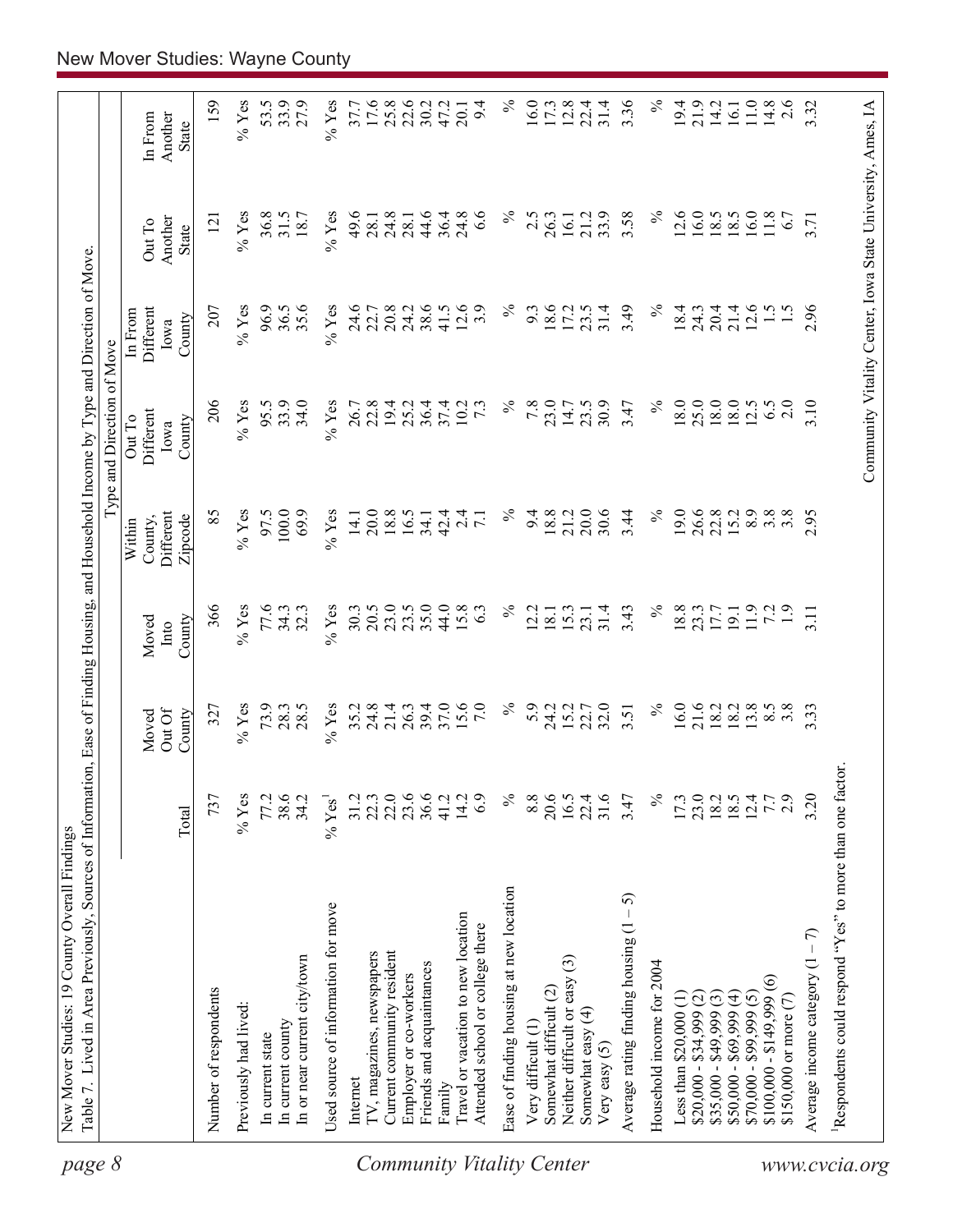|                                                                 |                  |                           |                         |                                           | Type and Direction of Move            |                                                            |                                   |                                    |
|-----------------------------------------------------------------|------------------|---------------------------|-------------------------|-------------------------------------------|---------------------------------------|------------------------------------------------------------|-----------------------------------|------------------------------------|
|                                                                 | Total            | Out Of<br>County<br>Moved | County<br>Moved<br>Into | Different<br>County,<br>Zipcode<br>Within | Different<br>Out To<br>County<br>Iowa | Different<br>In From<br>County<br>Iowa                     | Another<br>Out To<br><b>State</b> | Another<br>In From<br><b>State</b> |
| Number of respondents                                           | 737              | 327                       | 366                     | 85                                        | 206                                   | 207                                                        | $\overline{2}$                    | 159                                |
| Current location income compared with                           |                  |                           |                         |                                           |                                       |                                                            |                                   |                                    |
| previous location income                                        | ℅                | ℅                         | $\%$                    | $\%$                                      |                                       | $\%$                                                       |                                   | $\%$                               |
| Significantly lower income (1)                                  | 11.0             | 6.9                       | 16.1                    | 3.8                                       | 7.0                                   | 11.8                                                       | 6.8                               | 21.8                               |
| Somewhat lower income (2)                                       | 12.1             | 10.7<br>38.2              | 13.3                    | 7.5                                       | 11.9                                  | 9.8                                                        | 8.5                               | 17.9                               |
| About same income (3)                                           | 41.9             |                           | 41.7                    | 63.8                                      | 46.8                                  | 46.6                                                       | 23.7                              | 35.3                               |
| Significantly higher income $(5)$<br>Somewhat higher income (4) | 11.8<br>23.1     | 15.0<br>29.2              | 19.2<br>6.7             | 7.5<br>17.5                               | 26.9<br>7.5                           | 11.8<br>20.1                                               | 28.0<br>33.1                      | 17.9<br>$\overline{71}$            |
| 5<br>Average comparison income $(1 -$                           | 3.13             | 3.35                      | 2.93                    | 3.18                                      | 3.16                                  | 3.10                                                       | 3.67                              | 2.71                               |
|                                                                 |                  | $\%$                      | $\%$                    | $\%$                                      | $\%$                                  | $\%$                                                       | $\%$                              | $\%$                               |
| Satisfaction with previous location                             | ℅                |                           |                         |                                           |                                       |                                                            |                                   |                                    |
| Very dissatisfied (1                                            | 11.2             | 11.4                      | 11.5                    | 9.4                                       | 12.7                                  | 12.1                                                       | 9.2                               | 10.7                               |
| Somewhat dissatisfied (2)                                       | 14.7             | 14.8                      | 15.9                    | 11.8                                      | 16.1                                  | 16.0                                                       | 12.5                              | 15.7                               |
| Neither dissatisfied or satisfied (3)                           | 12.7             | 16.9                      | 9.0                     | 15.3                                      | 17.6                                  | 11.7                                                       | 15.8                              | 5.7                                |
| Somewhat satisfied (4)                                          | 29.5             | 26.5                      | 29.0                    | 29.4                                      | 27.3                                  | 26.2                                                       | 25.0                              | 32.7                               |
| Very satisfied (5)                                              |                  | 30.5                      | 34.5                    | 34.1                                      | 26.3                                  | 34.0                                                       | 37.5                              | 35.2                               |
| Average satisfaction previous $(1 - 5)$                         | 3.57             | 3.50                      | 3.59                    | 3.67                                      | 3.38                                  | 3.54                                                       | 3.69                              | 3.66                               |
| Satisfaction with current location                              | $\%$             | $\%$                      | $\%$                    | $\%$                                      | $\%$                                  | $\%$                                                       | $\%$                              | $\%$                               |
| Very dissatisfied (1                                            | 9.6              |                           | 7.8                     | 4.7                                       | 9.3                                   | 6.9                                                        | 7.7                               | 9.0                                |
| Somewhat dissatisfied (2)                                       | 8.1              | 8.7<br>7.8                | 9.5                     | 5.9                                       | 9.8                                   | 7.4                                                        | $4.\overline{3}$                  | 12.2                               |
| Neither dissatisfied or satisfied (3)                           | 6.6              | 5.9                       | 8.4                     | $3.5$<br>$28.2$                           | 73                                    |                                                            | 3.4                               | 10.3                               |
| Somewhat satisfied (4)                                          | 29.4             | 27.6                      | 29.5                    |                                           | 24.9                                  | 27.1                                                       | 32.5                              | 32.7                               |
| Very satisfied (5)                                              | 48.3             | 50.0                      | 44.8                    | 57.6                                      | 48.8                                  | 51.7                                                       | 52.1                              | 35.9                               |
| Average satisfaction current $(1 - 5)$                          | 4.03             | 4.03                      | 3.94                    | 4.28                                      | 3.94                                  | 4.09                                                       | 4.17                              | 3.74                               |
| Would do move over again                                        | $\%$             | $\%$                      | $\%$                    | $\%$                                      | $\%$                                  | $\%$                                                       | $\%$                              | $\%$                               |
| Definitely not (1)                                              | 3.2              | $\overline{3}$ .          | 3.6                     | $\overline{5}$                            | 2.0                                   | 2.9                                                        | $\overline{5.1}$                  | $\frac{4}{1}$                      |
| Probably not (2)                                                | $\overline{5.1}$ | $4.\overline{3}$          | 4.7                     | 9.4                                       | 4.9                                   | 4.9                                                        | 3.4                               | $\frac{4}{1}$                      |
| Undecided (3)                                                   | 9.7              | 8.7                       | 10.4                    | $\overline{71}$                           | 8.3                                   | 6.8                                                        | 9.3                               | 15.2                               |
| Probably yes (4)                                                | 33.2             | 35.1                      | 33.0                    | 29.4<br>52.9                              | 38.2                                  | 35.4                                                       | 29.7                              | 29.7                               |
| Definitely yes (5)                                              | 48.9             | 48.8                      | 48.4                    |                                           | 46.6                                  | 50.0                                                       | 52.5                              | 46.2                               |
| رې<br>-<br>Average rating do move over (1                       | 4.20             | 4.22                      | 4.18                    | 4.24                                      | 4.23                                  | 4.25                                                       | 4.21                              | 4.09                               |
|                                                                 |                  |                           |                         |                                           |                                       | Community Vitality Center, Iowa State University, Ames, IA |                                   |                                    |